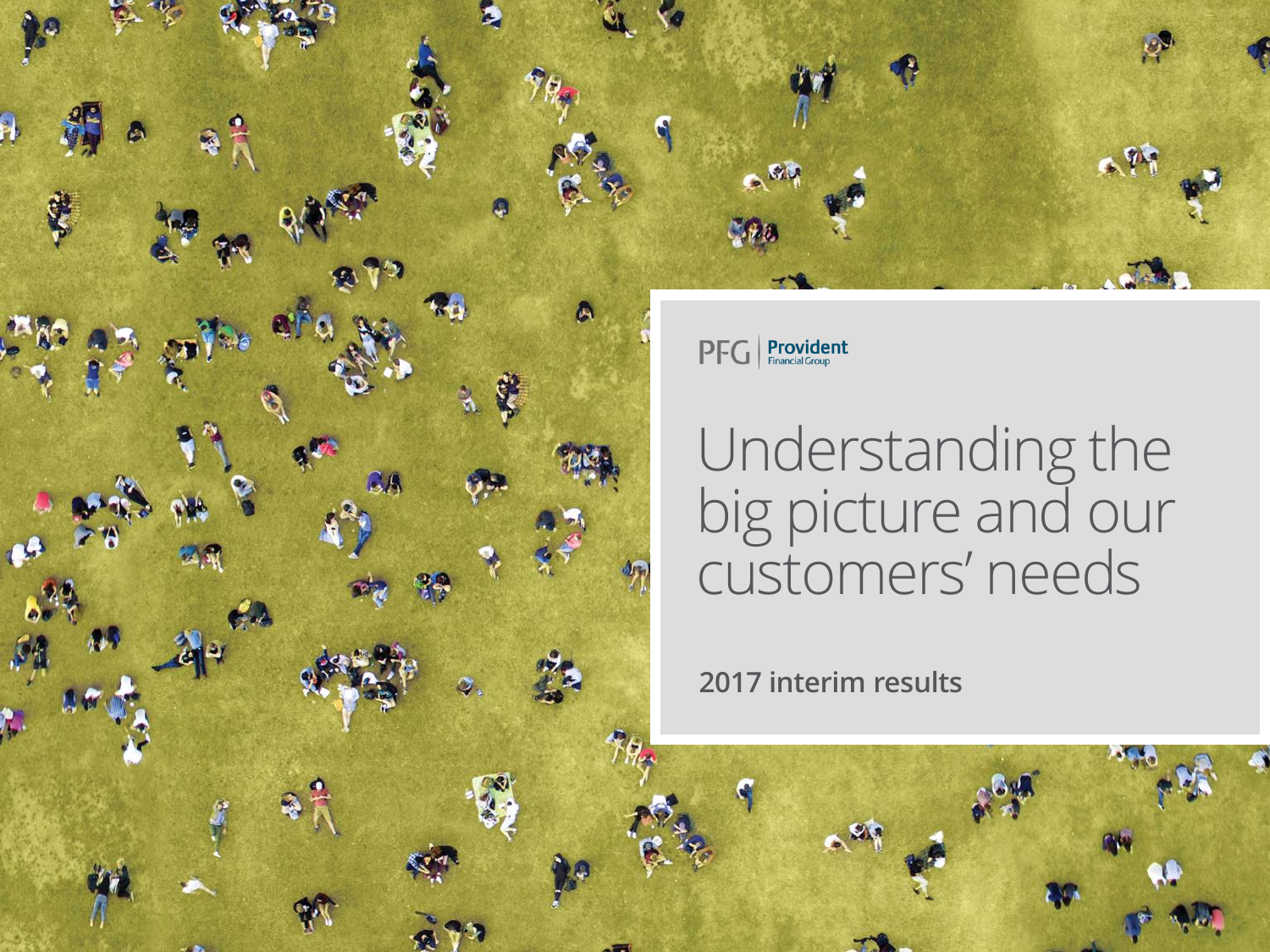## Today's presentation

- > Highlights and business overview **Peter Crook**
- > Financial review **Andrew Fisher**
- > Concluding remarks **Peter Crook**
- > Questions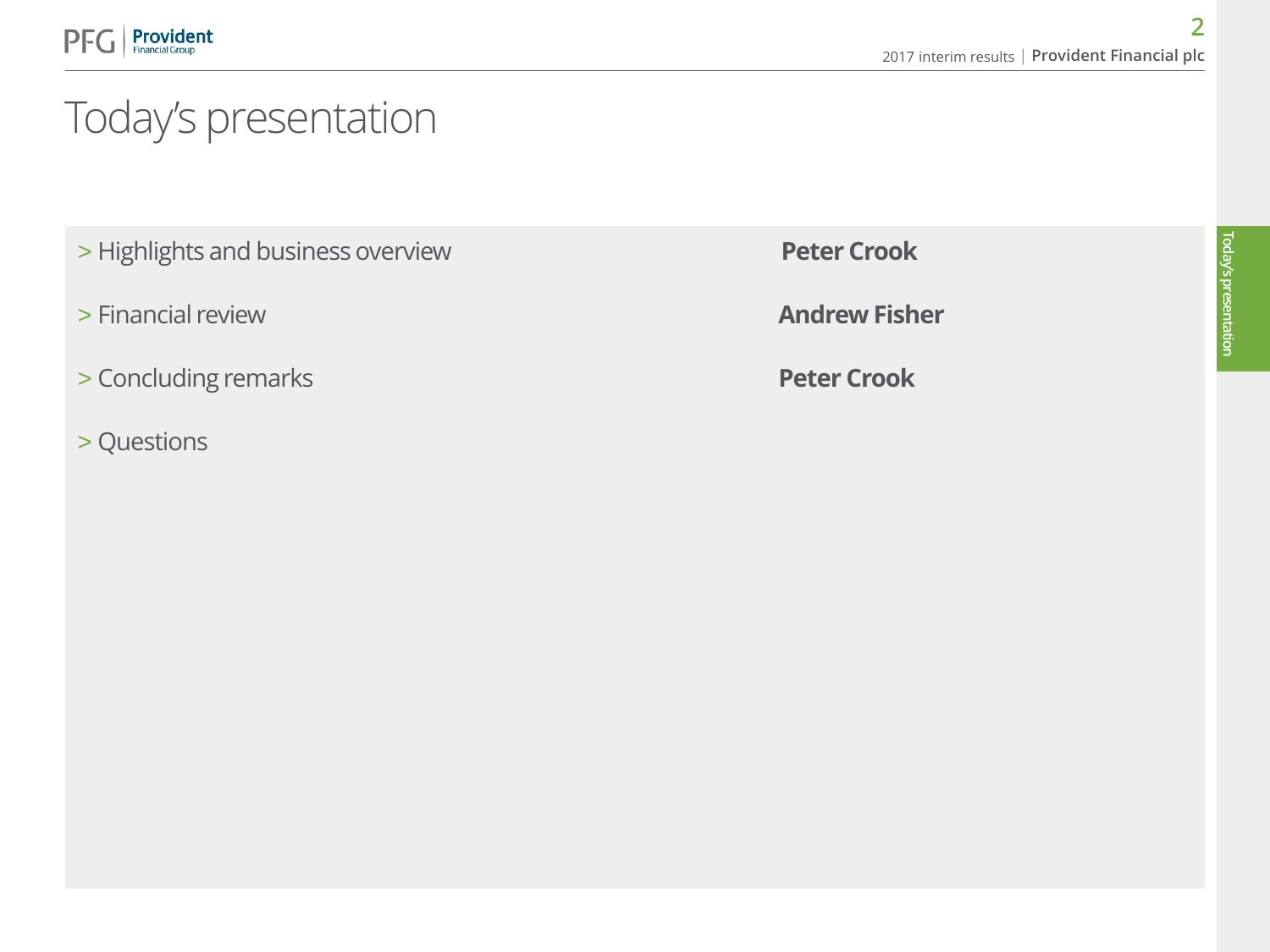

### Highlights and business overview Peter Crook – Chief Executive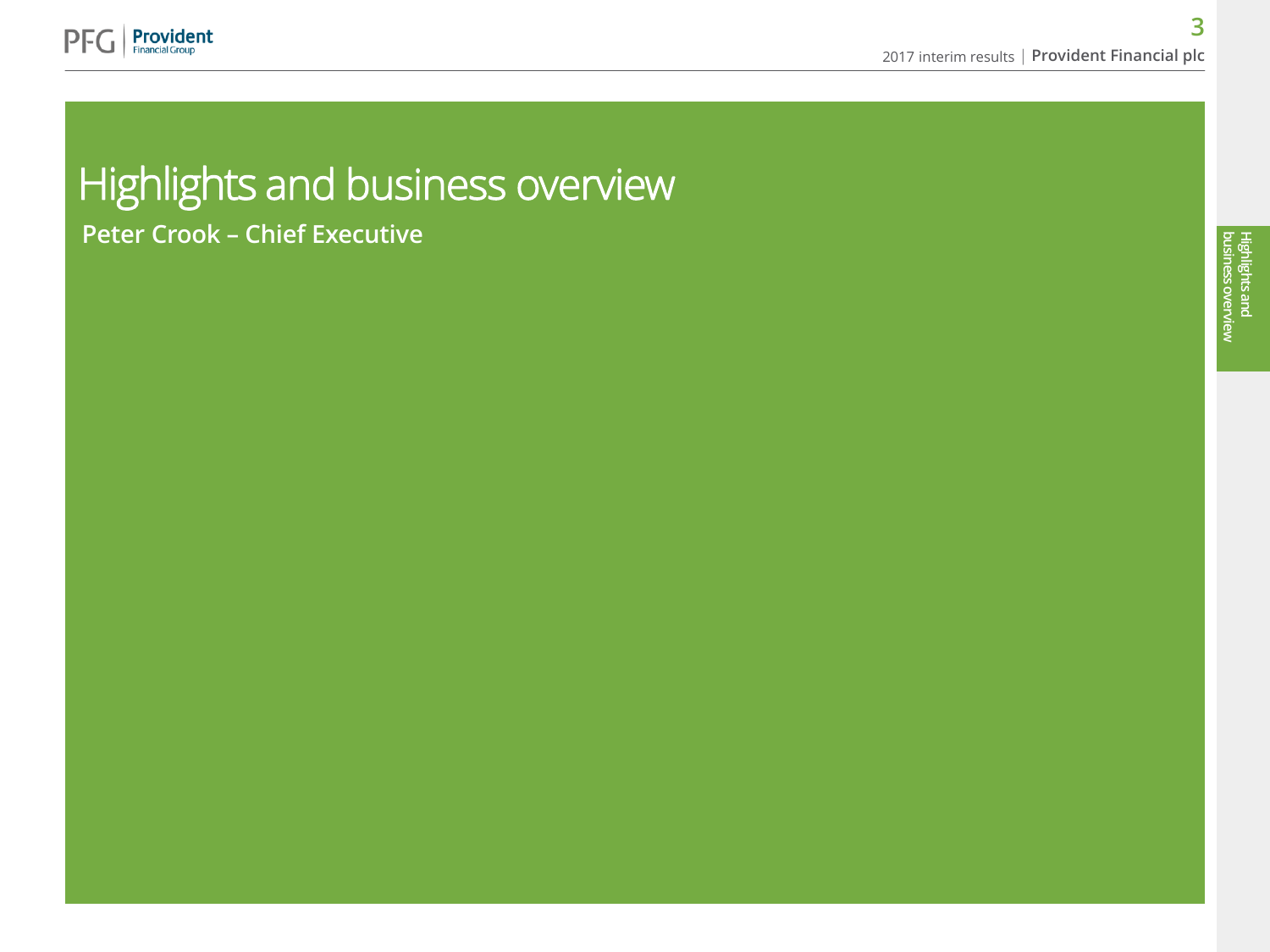#### Provident

### Dividend maintained recognising group's medium-term growth opportunities **Highlights**

- > Adjusted profit before tax<sup>1</sup> reduced by 22.6% to £115.3m and adjusted basic EPS<sup>1</sup> down by 22.6% to 60.3p
- > Reduction in home credit profits due to disruption from migration to the new operating model
- > Interim dividend per share maintained at 43.2p
- > Strong lift in Vanquis Bank's first-half new account bookings
- > Moneybarn continues to deliver strong growth in new business
- > Excellent progress in developing further lending and digital capability at Satsuma
- > Vanquis Bank loans pilot is progressing well
- > Continued strong discipline around credit with no observed changes in customer behaviour
- > Headroom on committed facilities, including retail deposits capacity, sufficient to fund growth and contractual maturities until the seasonal peak in 2018

Adjusted profit before tax is stated before the amortisation of acquisition intangibles of £3.7m (2016: £3.7m) and exceptional costs of £21.6m (2016: exceptional gain of £20.2m)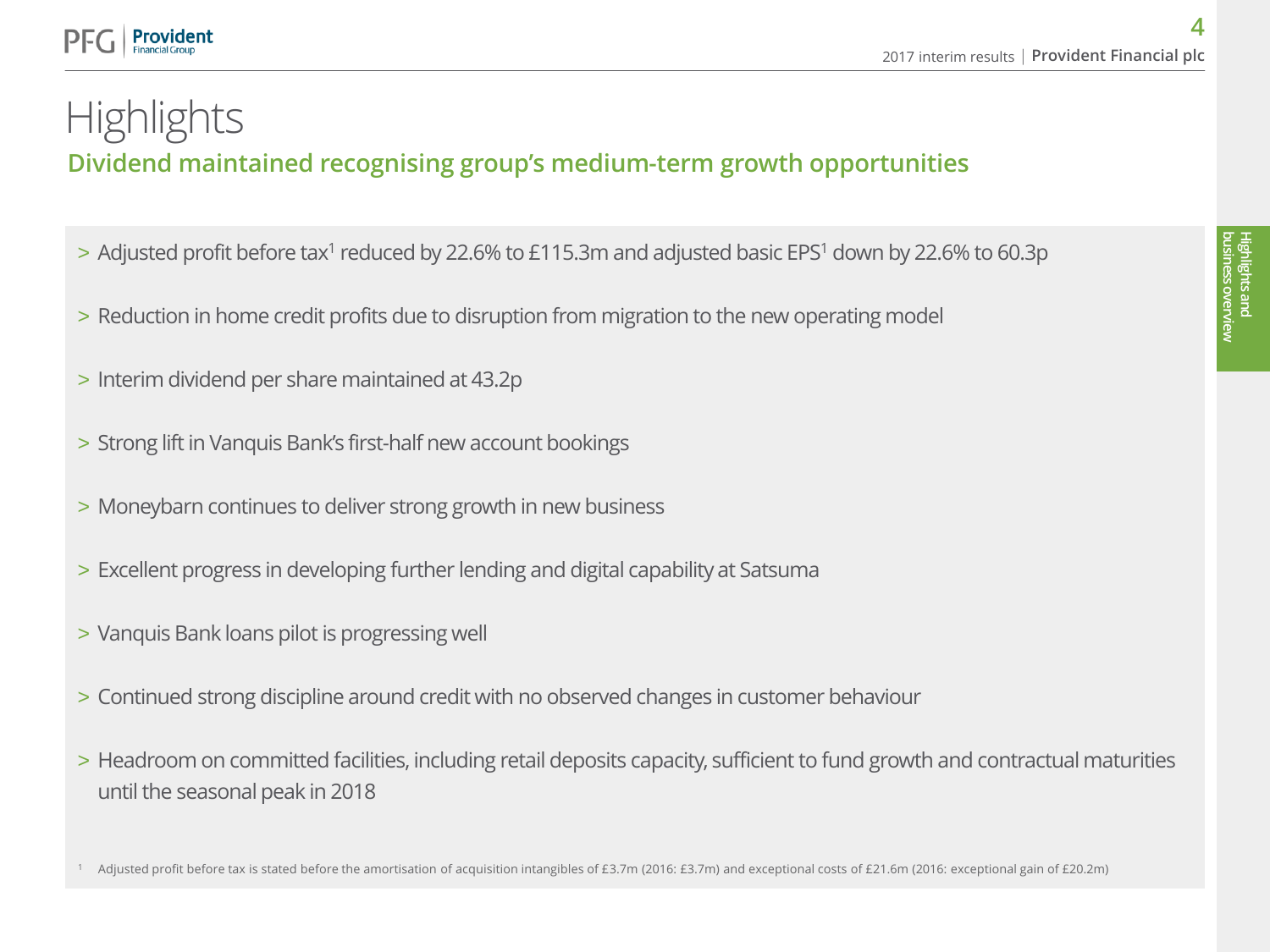## Vanquis Bank

#### Strong lift in Vanquis Bank's first-half new account bookings

#### **Credit cards:**

- > There continues to be strong demand from developing the underserved, non-standard credit card market
- > Marketing activity of competitors continues at similar levels
- > 27% increase in new account bookings in the first half of 2017:
	- Benefits of actions put in place during the second half of 2016 to develop the credit card proposition and enhance distribution, including Chrome and Express Check
	- Continuing to work on opportunities to partner with other lending institutions, brokers and providers of retail finance
- > Benefit of favourable UK employment market on delinquency trends is moderating:
	- Credit standards remain unchanged
- > Year-on-year uplift in the investment to augment medium-term growth:
	- Mobile app recently launched and good progress being made on Customer Analytics and Value Management (CAVM) including development of the Provident Knowledge Universe (PKU)

#### **Loans:**

- > Strong demand for larger, longer duration loans from a heavily underserved area of the non-standard market
- > Loans pilot continues to make encouraging progress
- > Focus on serving established credit card customers whilst first generation scorecards are developed

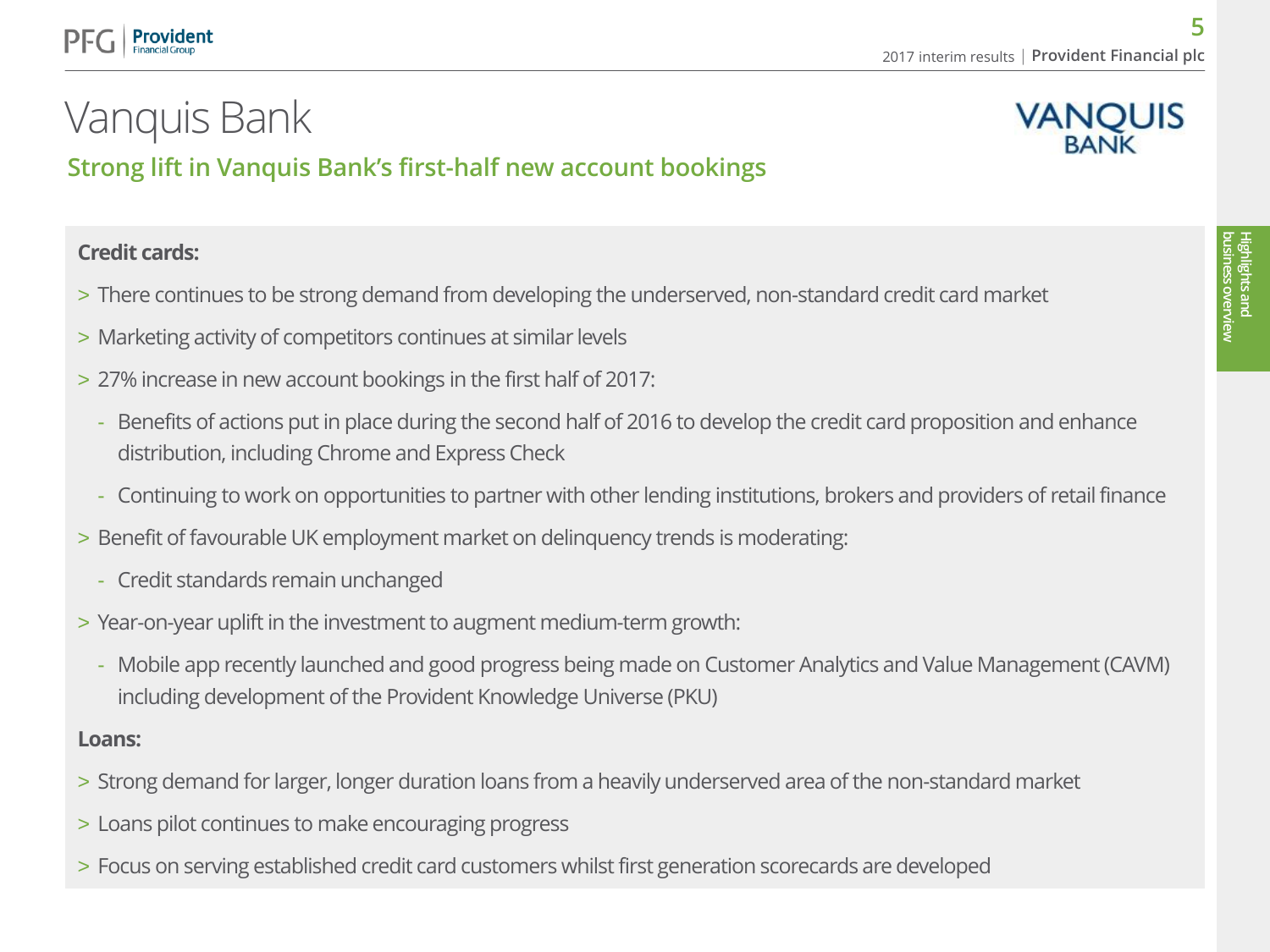## Home credit

Provident



#### Background to the change in the home credit operating model

- > Repositioning of home credit since 2013 was successful in maintaining profits and increasing returns in a mature market:
	- Successful deployment of hand-held technology to the field force
	- Reduction in the number of self-employed agents from over 10,000 to 4,500 and field headcount by over 1,000
	- Development of sophisticated central underwriting and data analytics
- > BUT continually increasing customer expectations and the development of technology led us to conclude that the current model needs to be updated to deliver a more efficient and effective business
- > Proposed changes to home credit operating model announced on 31 January:
	- Period of workforce consultation
	- Recruiting 2,500 full-time Customer Experience Managers (CEMs) to replace 4,500 self-employed agents to own and manage all aspects of the customer relationship
	- Streamlining field management from 800 to 400 and the recruitment of 160 Customer Account Managers (CAMs)
	- Deploying further technology, including routing and scheduling software

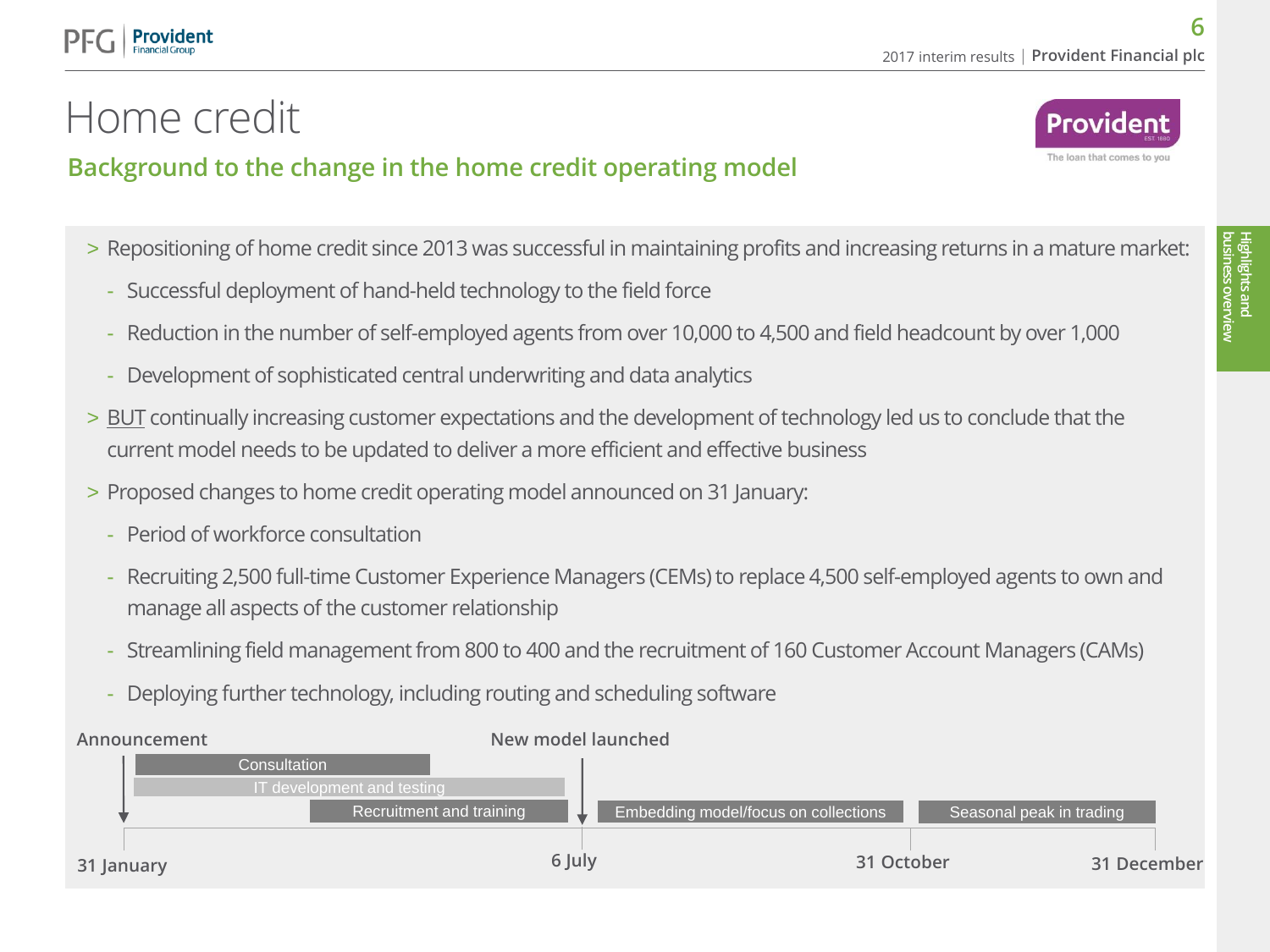## Home credit

**Provident** 

#### Disruption during the transition to the new operating model

- > Higher operational disruption than planned during the transition to the new operating model:
	- Agent vacancies running at around 12%, more than double historic rate
	- Reduced agent effectiveness
	- Weaker collections and sales performance than planned
	- New operating model was launched on 6 July 2017 with IT deployed and workforce in place
	- Focus on customer service, embedding new operating model and improving collections performance through the third quarter ahead of the seasonal peak in trading
	- CCD full-year profit guidance of £60m reflects £40m reduction in first-half profits (largely impairment) and £20m reduction in second half profits (largely sales)

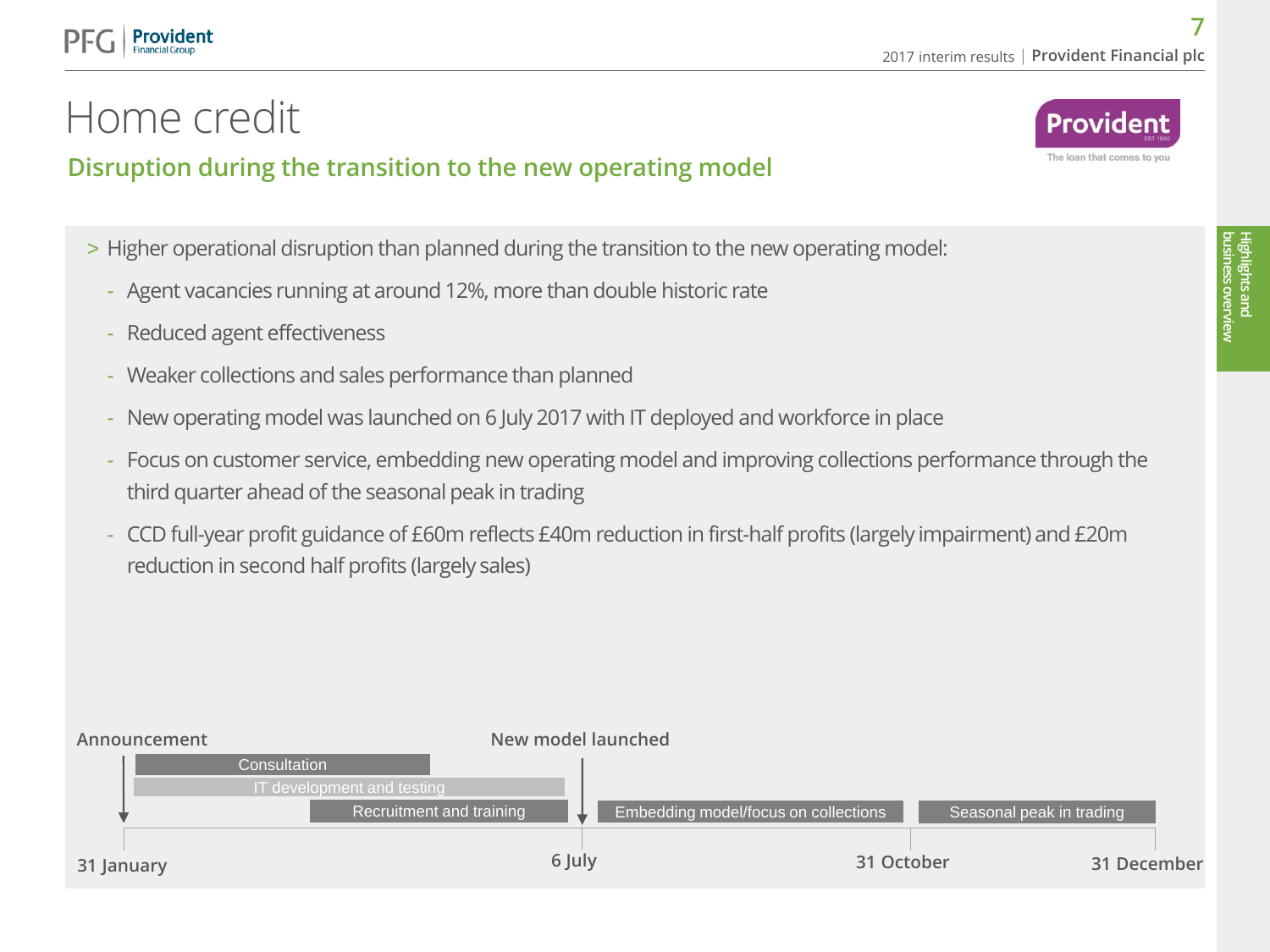## Home credit

#### Strategic rationale for the change in operating model

- > Confident in the strategic rationale for the change in operating model:
	- Enhanced customer experience through owning and managing every aspect of the customer relationship
	- Improved sales conversion, improved collections and a more cost-efficient business
- > Enhances regulatory standards:
	- More centralised control over a distributed workforce
	- Greater evidence of customer interactions
- > Significantly enhances relationship between home credit and Satsuma:
	- CEMs can undertake collections/ID verification for Satsuma and promote Satsuma products to home credit customers
	- Development of digital interactions with home credit customers
- > Fundamental part of the group's aim to provide a loan continuum for non-standard customers from home credit through to Vanquis Bank



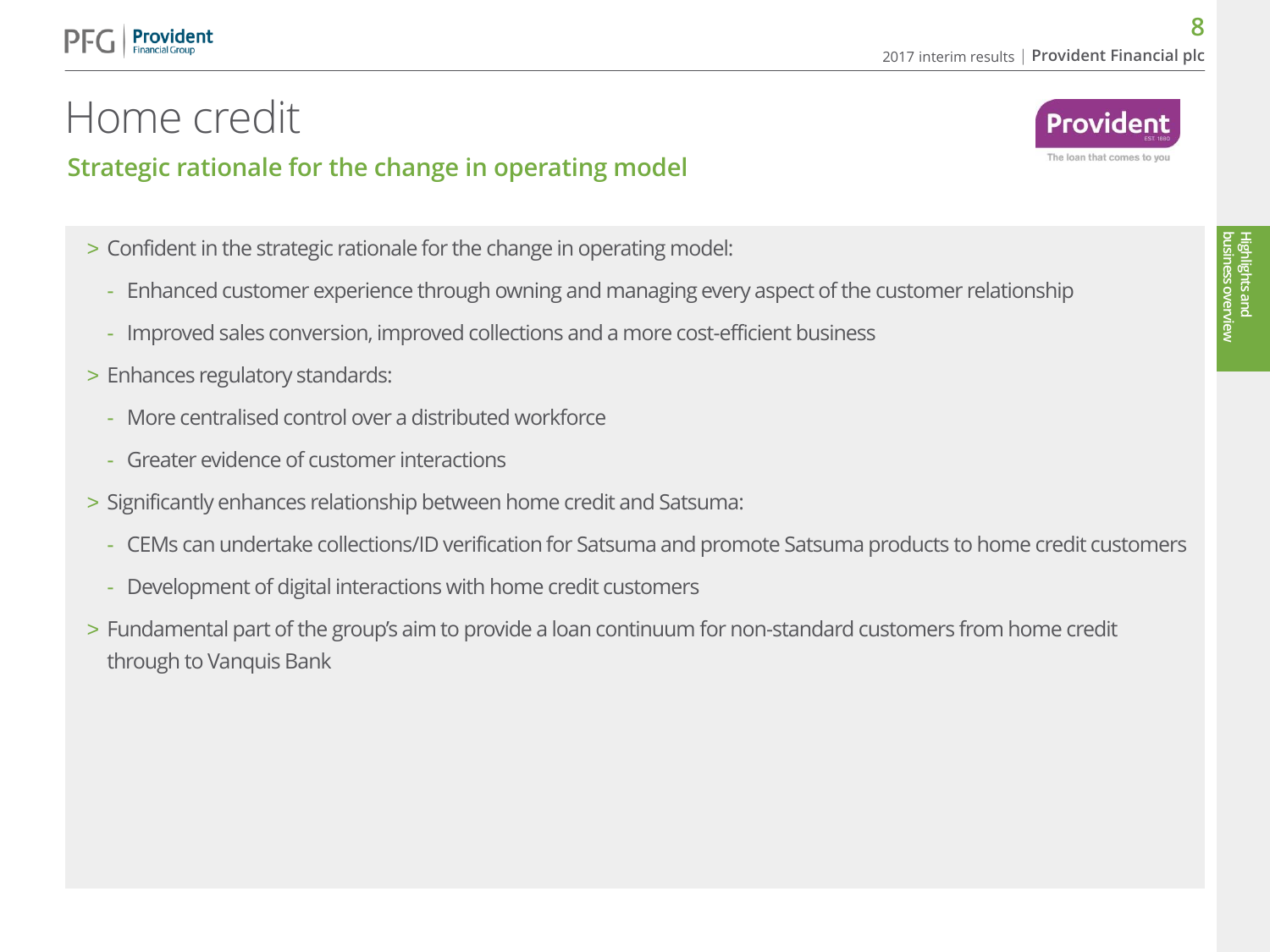## Satsuma

#### Excellent progress in developing further lending and digital capability at Satsuma

- > Changing customer preferences and dislocation from payday regulation driving growth in online lending:
	- Competitors investing heavily in above the line advertising but struggling to make positive returns
	- Online small-sum, short-term loans market remains crowded
	- Evidence that market consolidation is beginning
- > Satsuma delivered a 40% increase in credit issued in the first half of 2017:
	- Continued focus on cost effective channels such as digital, social media and brokers
	- Monthly product launched towards end of 2016 is proving successful
	- New channel specific underwriting engine deployed in early 2017
	- Recent launch of new mobile app will further enhance the customer experience
- > Achieved monthly break even result in June
- > Pilot into lending larger amounts of over £1,000 and beyond a year in duration to commence towards the end of the second half
- > Benefits from the new home credit operating model



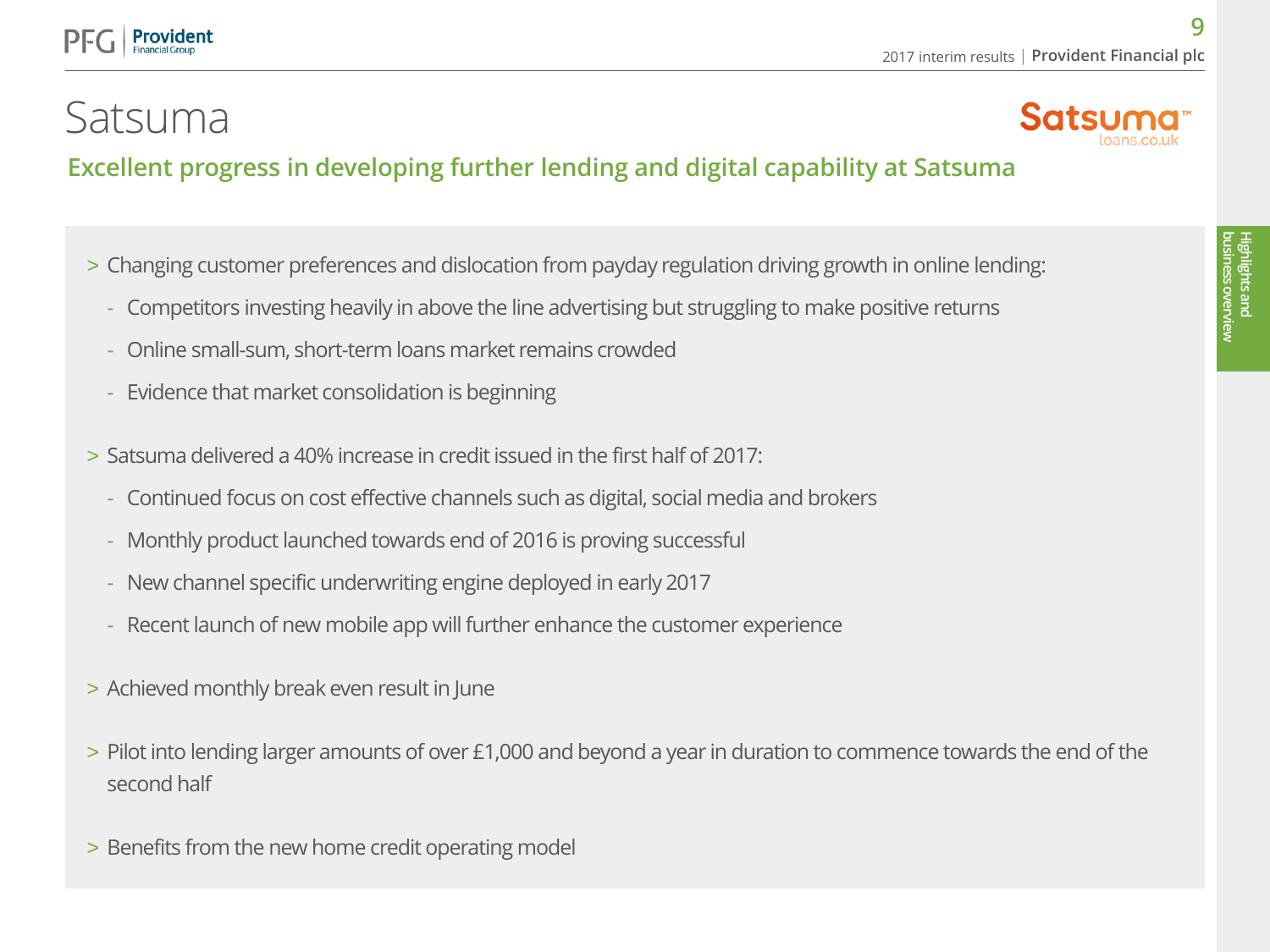## Moneybarn

Provident



Moneybarn continues to deliver strong growth in new business

- > Competitive environment remains unchanged with around 10 active competitors:
	- Market supply remains below levels in 2007
	- Demand for second-hand cars in the non-standard market has been strong in the first half of 2017
- > Uplift in new business volumes of 15%:
	- Continued development of market-leading platform and operational capacity to support significant growth potential
	- Development of the digital and light commercial vehicles propositions
	- Further opportunities to develop product distribution
- > Underwriting recently tightened on higher risk categories of business
- > Business continues to invest in resources to support future growth and enhance the customer experience whilst generating modest benefits from operational gearing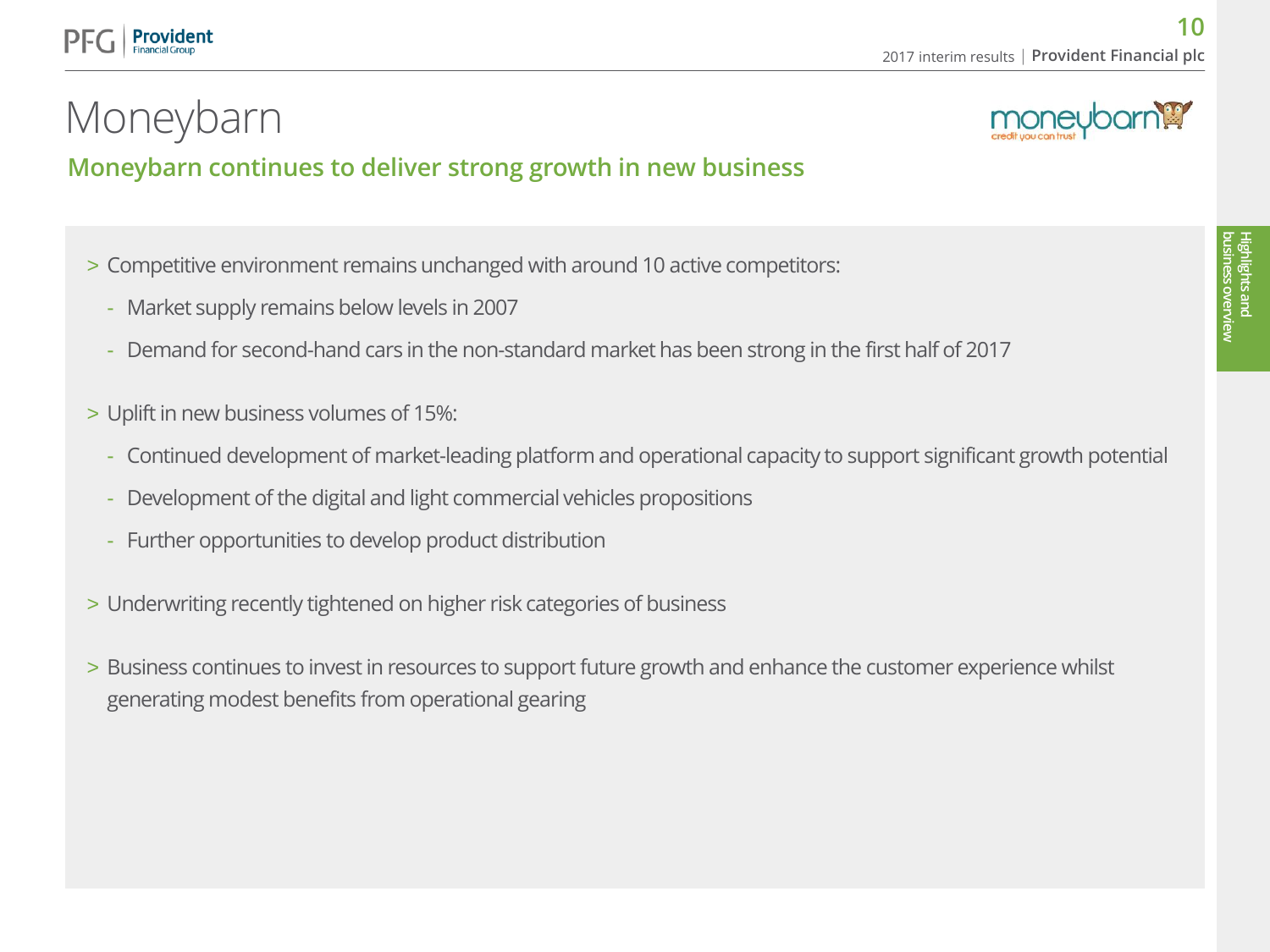

## Financial review

Andrew Fisher – Finance Director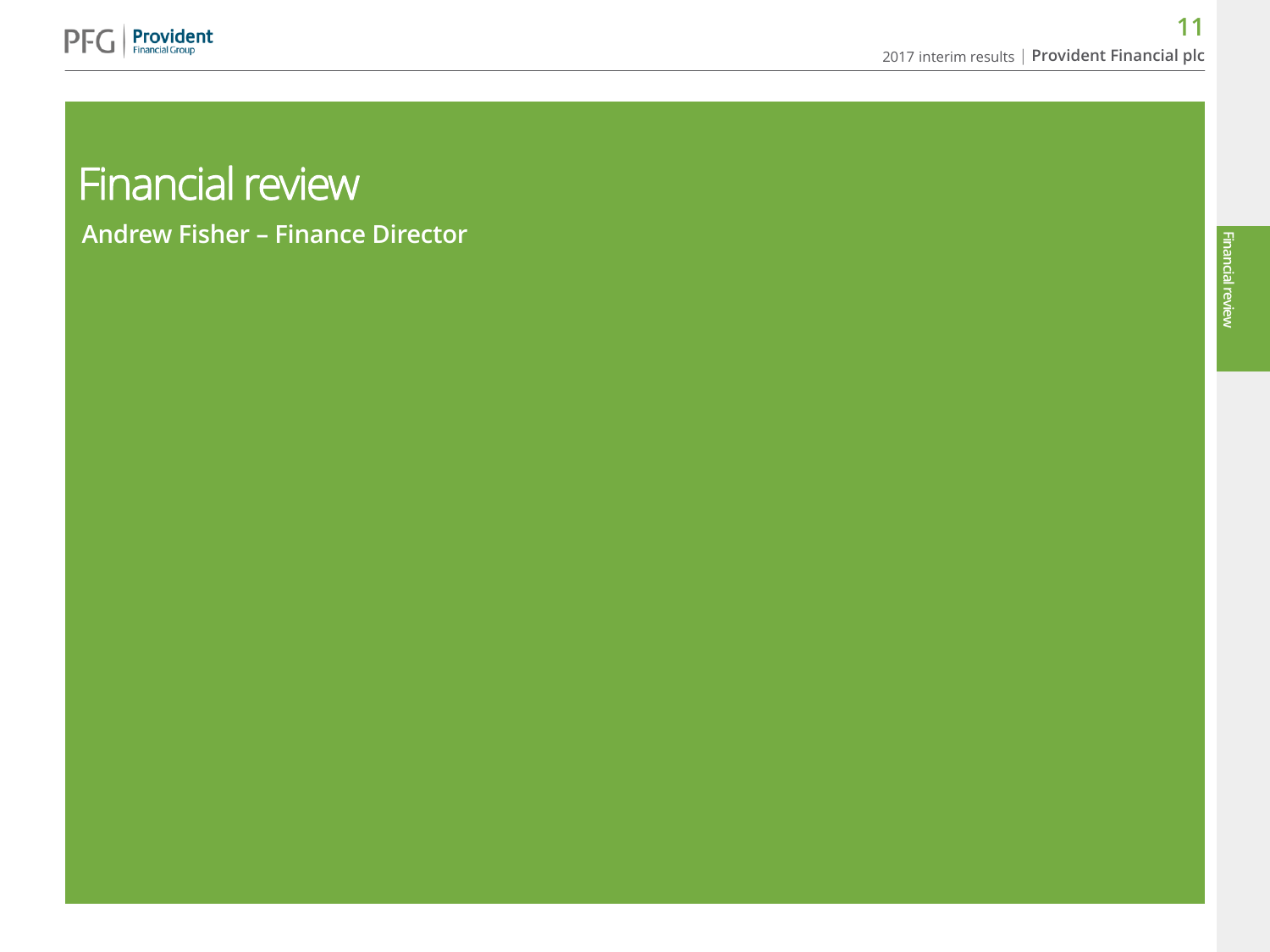#### Results summary Group

**Provident** 

 $PI$ 

| Six months ended 30 June |            |                                                       |
|--------------------------|------------|-------------------------------------------------------|
| 2017<br>£m               | 2016<br>£m | Change<br>$\%$                                        |
| 100.1                    | 99.8       | 0.3                                                   |
|                          | 43.5       | (85.5)                                                |
|                          | 13.6       | 24.3                                                  |
|                          | (8.0)      | $\overline{\phantom{a}}$                              |
|                          | 148.9      | (22.6)                                                |
|                          | 24.4       |                                                       |
|                          | 77.9       | (22.6)                                                |
| 13.1                     | 15.7       |                                                       |
|                          | 43.2       |                                                       |
|                          |            | 6.3<br>16.9<br>(8.0)<br>115.3<br>24.2<br>60.3<br>43.2 |

1 Adjusted profit before tax is stated before the amortisation of acquisition intangibles of £3.7m (2016: £3.7m) and exceptional costs of £21.6m (2016: exceptional gain of £20.2m)

2 Adjusted profit before interest after tax as a percentage of average receivables for the 12 months ended 30 June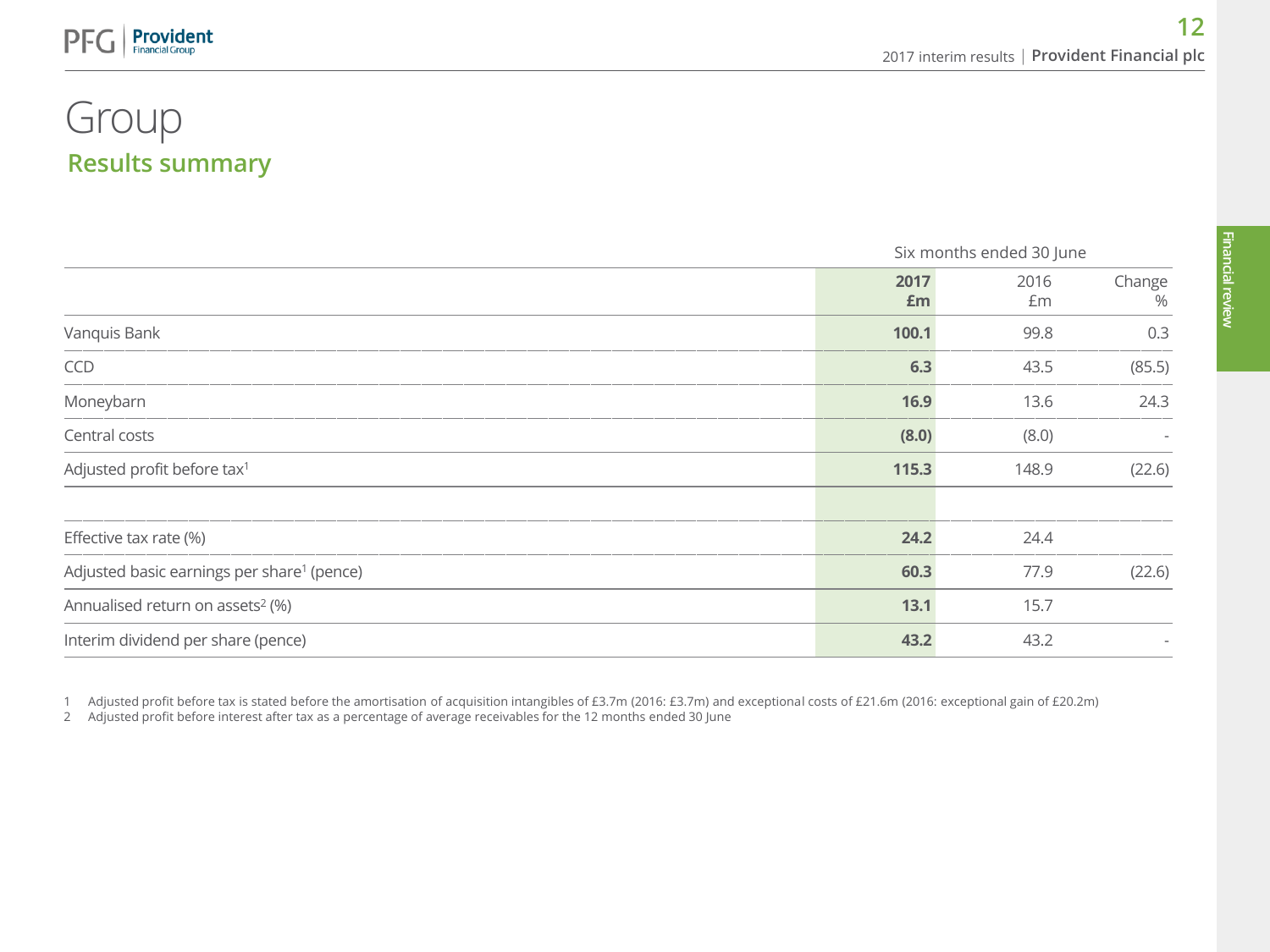### **Results** Vanquis Bank

|                                                  |            | Six months ended 30 June |                |
|--------------------------------------------------|------------|--------------------------|----------------|
|                                                  | 2017<br>£m | 2016<br>£m               | Change<br>$\%$ |
| Customer numbers ('000)                          | 1,645      | 1,448                    | 13.6           |
| Period-end receivables                           | 1,476.8    | 1,280.8                  | 15.3           |
| Average receivables                              | 1,440.6    | 1,252.1                  | 15.1           |
| Revenue                                          | 311.1      | 280.1                    | 11.1           |
| Impairment                                       | (93.1)     | (80.4)                   | (15.8)         |
| Revenue less impairment                          | 218.0      | 199.7                    | 9.2            |
| Annualised risk-adjusted margin <sup>1</sup> (%) | 31.4       | 32.4                     |                |
| Costs                                            | (98.9)     | (79.6)                   | (24.2)         |
| Interest                                         | (19.0)     | (20.3)                   | 6.4            |
| Adjusted profit before tax <sup>2</sup>          | 100.1      | 99.8                     | 0.3            |
| Annualised return on assets <sup>3,4</sup> (%)   | 12.8       | 14.2                     |                |

1 Revenue less impairment as a percentage of average receivables for the 12 months ended 30 June

2 Adjusted profit before tax in the first half of 2016 is stated before an exceptional gain on disposal of £20.2m in respect of Vanquis Bank's interest in Visa Europe following completion of Visa Inc.'s acquisition of Visa Europe on 21 June 2016

3 Adjusted profit before interest after tax as a percentage of average receivables for the 12 months ended 30 June

4 Vanquis Bank's reported annualised return on assets of 14.9% to June 2016 has been adjusted to assume the 8% corporation tax surcharge effective from 1 January 2016 was payable through the whole 12 month period in order to aid comparison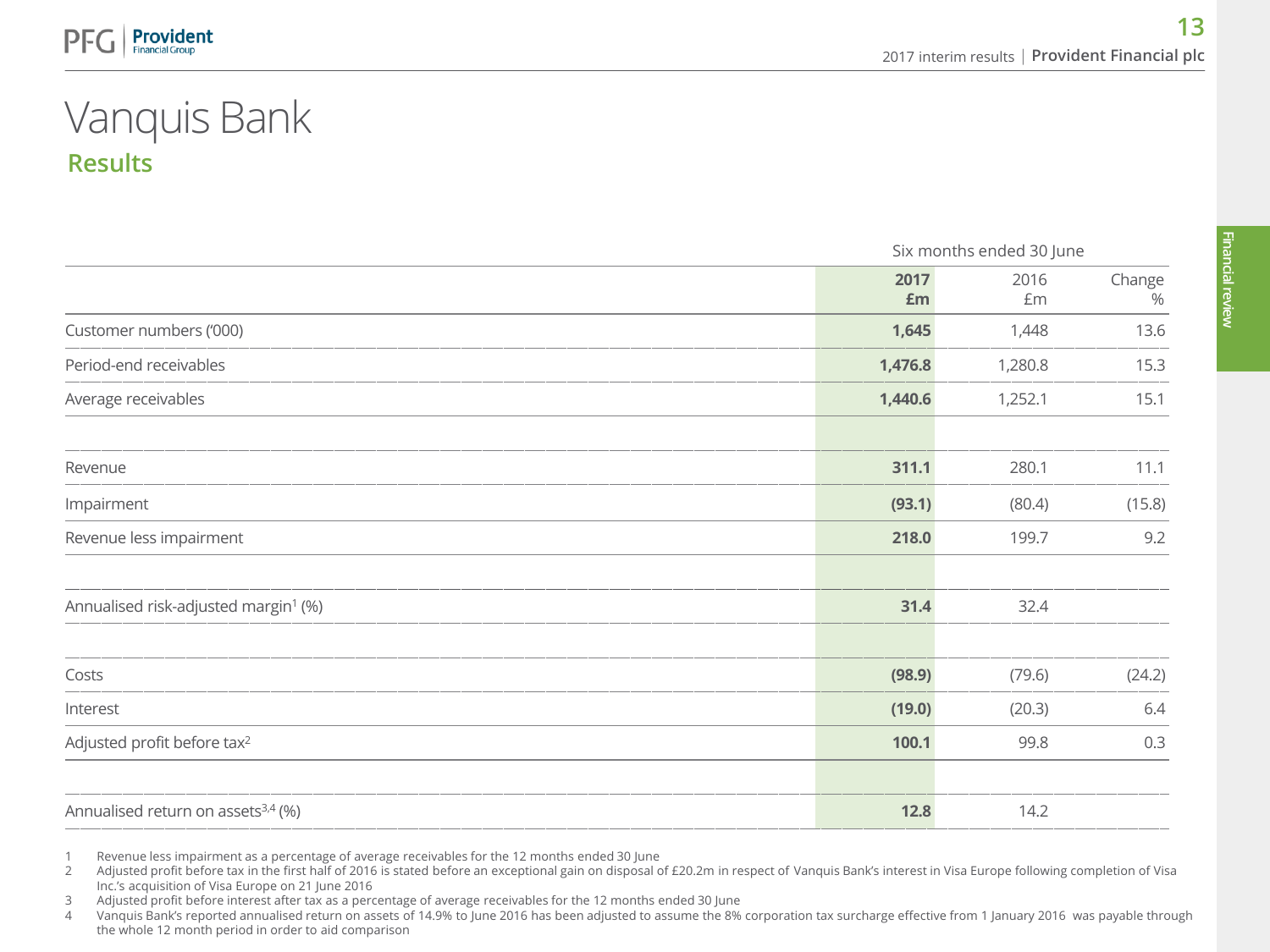#### Customer numbers Vanquis Bank



#### **Customer numbers and new account bookings ('000)**

- > New account bookings of 234k, 27% higher than 2016:
	- Strong momentum from internet channel, including 'Express Check'
	- Good traction from Chrome in the nearer prime segment of the non-standard market
- > Work ongoing on a number of partnering opportunities
- > Firmly on track to deliver 450k+ new account bookings for 2017 as a whole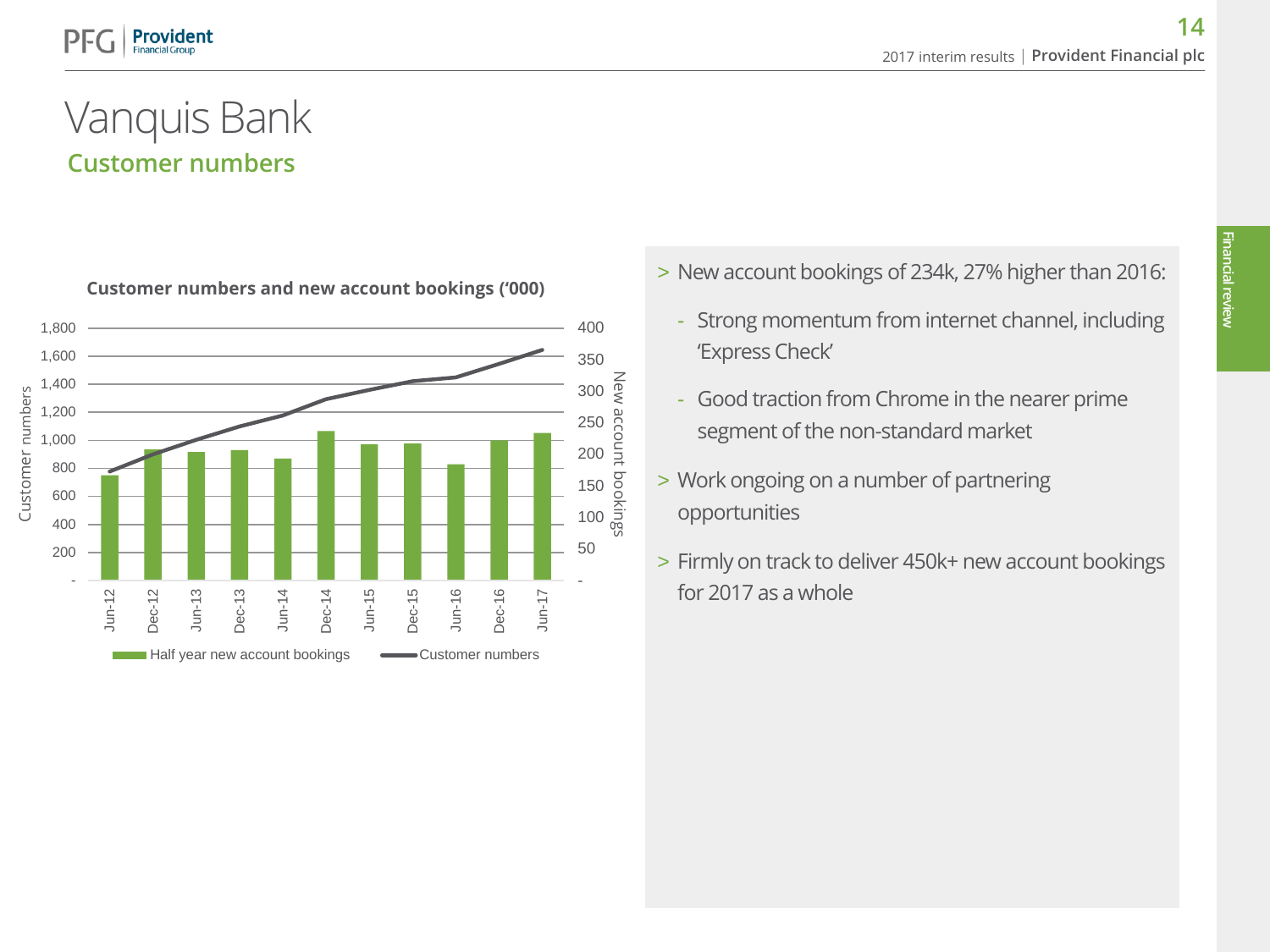### Receivables Vanquis Bank



- > Receivables growth of 15.3% to June 2017:
	- Growth in customer numbers of 13.6%
	- Good performance from the credit line increase programme to established customers
	- Credit line utilisation of between 65%-70%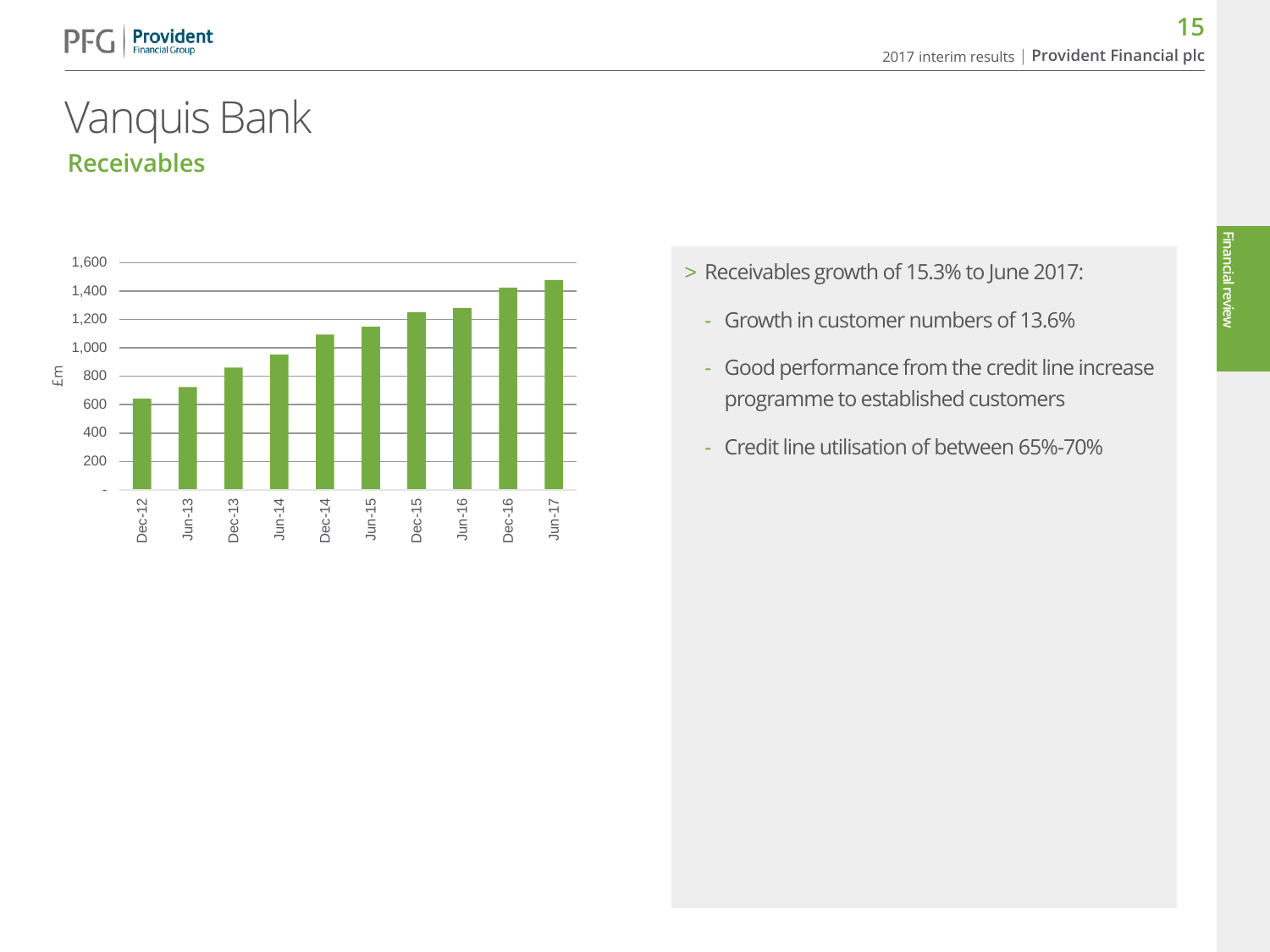### Risk-adjusted margin (RAM) Vanquis Bank



- > Business model supports stability of RAM:
	- 'Low and grow' strategy
	- High credit line utilisation significantly reduces volatility of credit losses
- > Vanquis Bank delivered a RAM above 30% during UK economic downturn between 2008 and 2010
- > RAM expanded as UK employment market improved:
	- Consistently tight credit standards
	- New business is only booked which is expected to meet minimum threshold returns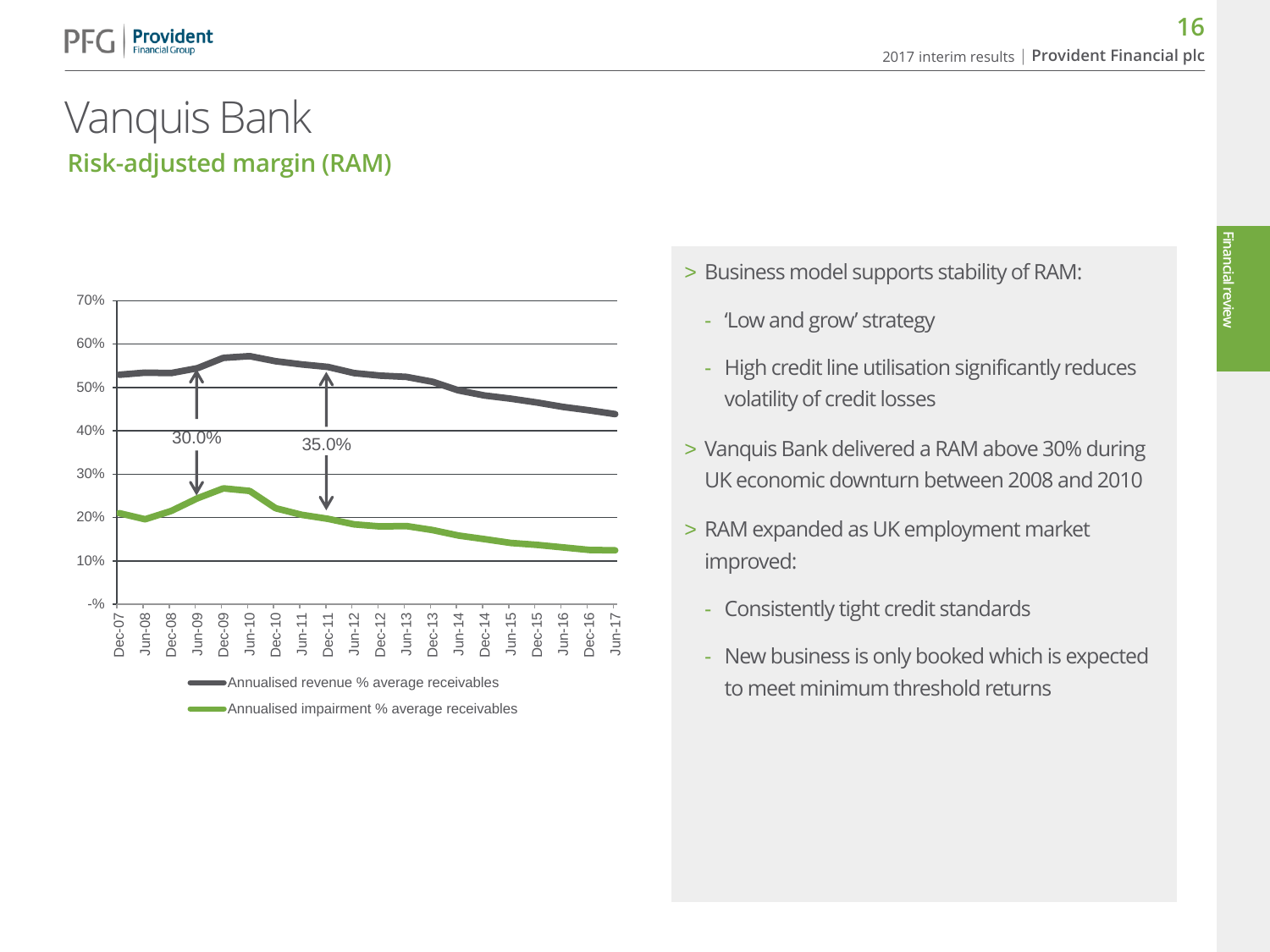### Risk-adjusted margin (RAM) Vanquis Bank



| > RAM moderated from 32.4% to 31.4% over the last<br>12 months:                            |          |
|--------------------------------------------------------------------------------------------|----------|
| Improvement in delinquency                                                                 | $+0.6%$  |
| Reduction in revenue yield<br>from product mix and further<br>reduction in ROP penetration | $-1.6%$  |
| RAM                                                                                        | $-1.0\%$ |

> RAM expected to be closer to 30% for 2017 based on stable delinquency levels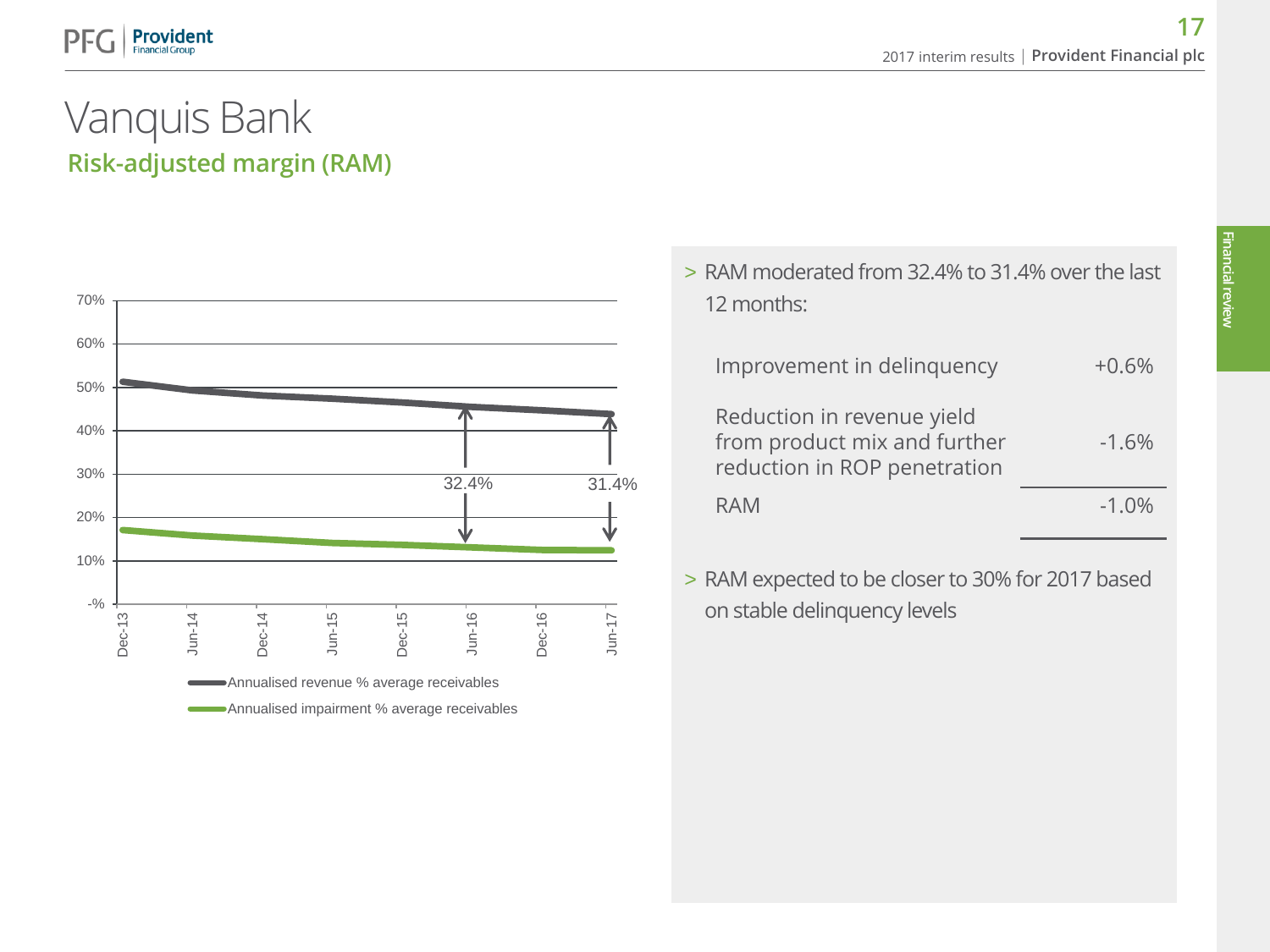### Arrears profile Vanquis Bank

|                             | At 30 June (% receivables) |       |
|-----------------------------|----------------------------|-------|
|                             | 2017                       | 2016  |
| In order                    | 93.6                       | 93.3  |
| In arrears:                 |                            |       |
| - Past due but not impaired |                            |       |
| - Impaired                  | 6.4                        | 6.7   |
| Total                       | 100.0                      | 100.0 |

> More modest improvement in arrears profile than previous years

#### **Impairment policy:**

- > Loans deemed to be impaired as soon as 1 contractual monthly payment is missed
- > Provision of over 80% made against accounts that are 90 days in arrears
- > Realistic accounting policy applied consistently which is prudent when benchmarked against other card issuers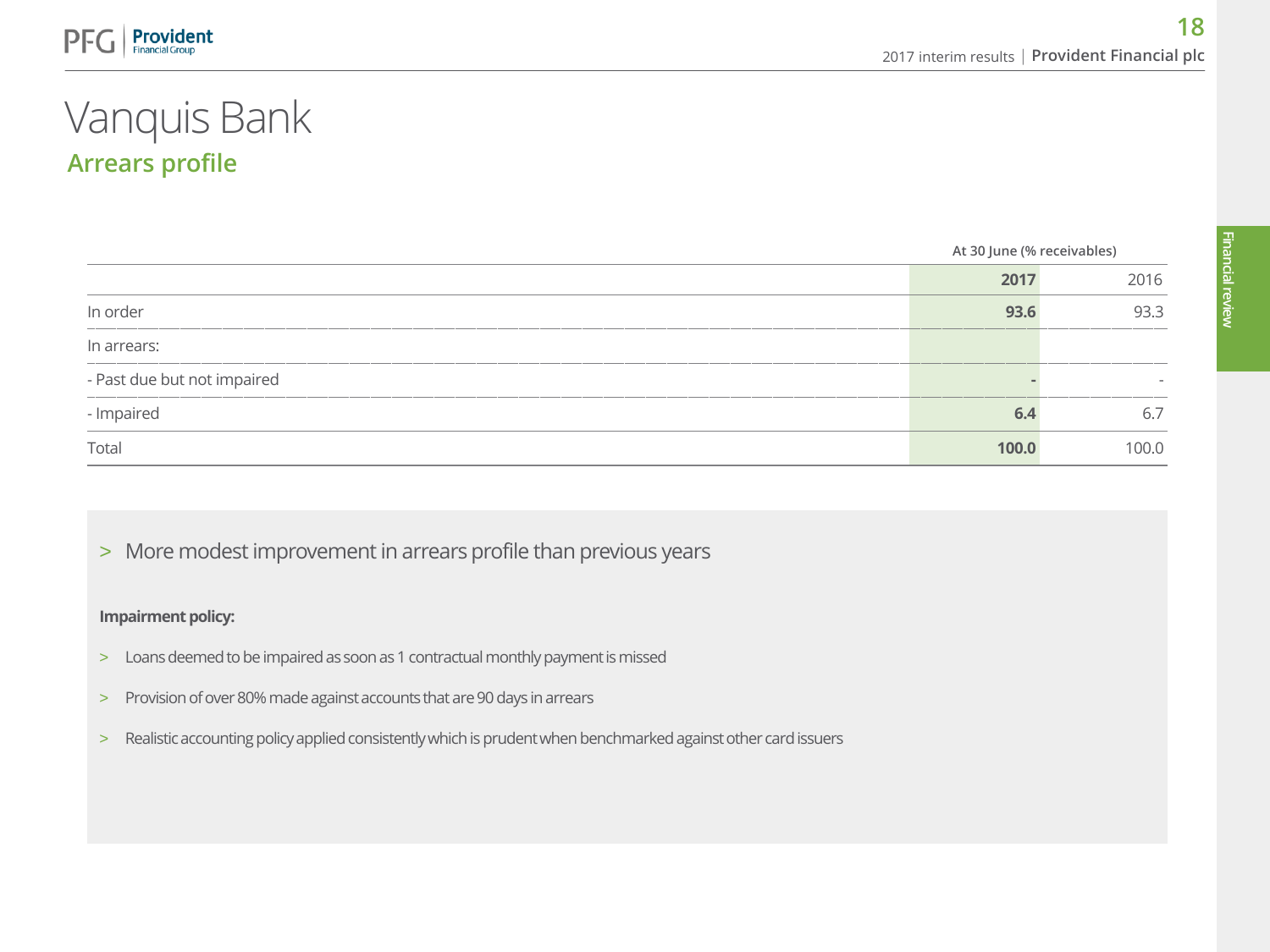#### Results CCD

|                                                  | Six months ended 30 June |            |                |
|--------------------------------------------------|--------------------------|------------|----------------|
|                                                  | 2017<br>£m               | 2016<br>Em | Change<br>$\%$ |
| Customer numbers ('000)                          | 801                      | 875        | (8.5)          |
| Period-end receivables                           | 501.4                    | 510.6      | (1.8)          |
| Average receivables                              | 515.8                    | 497.9      | 3.6            |
| Revenue                                          | 258.4                    | 255.2      | 1.3            |
| Impairment                                       | (115.5)                  | (70.4)     | (64.1)         |
| Revenue less impairment                          | 142.9                    | 184.8      | (22.7)         |
| Annualised risk-adjusted margin <sup>1</sup> (%) | 69.0                     | 81.1       |                |
| Costs                                            | (125.2)                  | (127.2)    | 1.6            |
| Interest                                         | (11.4)                   | (14.1)     | 19.1           |
| Adjusted profit before tax <sup>2</sup>          | 6.3                      | 43.5       | (85.5)         |
| Annualised return on assets <sup>3</sup> (%)     | 15.8                     | 22.3       |                |

1 Revenue less impairment as a percentage of average receivables for the 12 months ended 30 June

2 Adjusted profit before tax is stated before an exceptional charge of £21.6m in respect of redundancy, retention and training costs associated with the migration to the new home credit operating model (2016: £nil)

3 Adjusted profit before interest after tax as a percentage of average receivables for the 12 months ended 30 June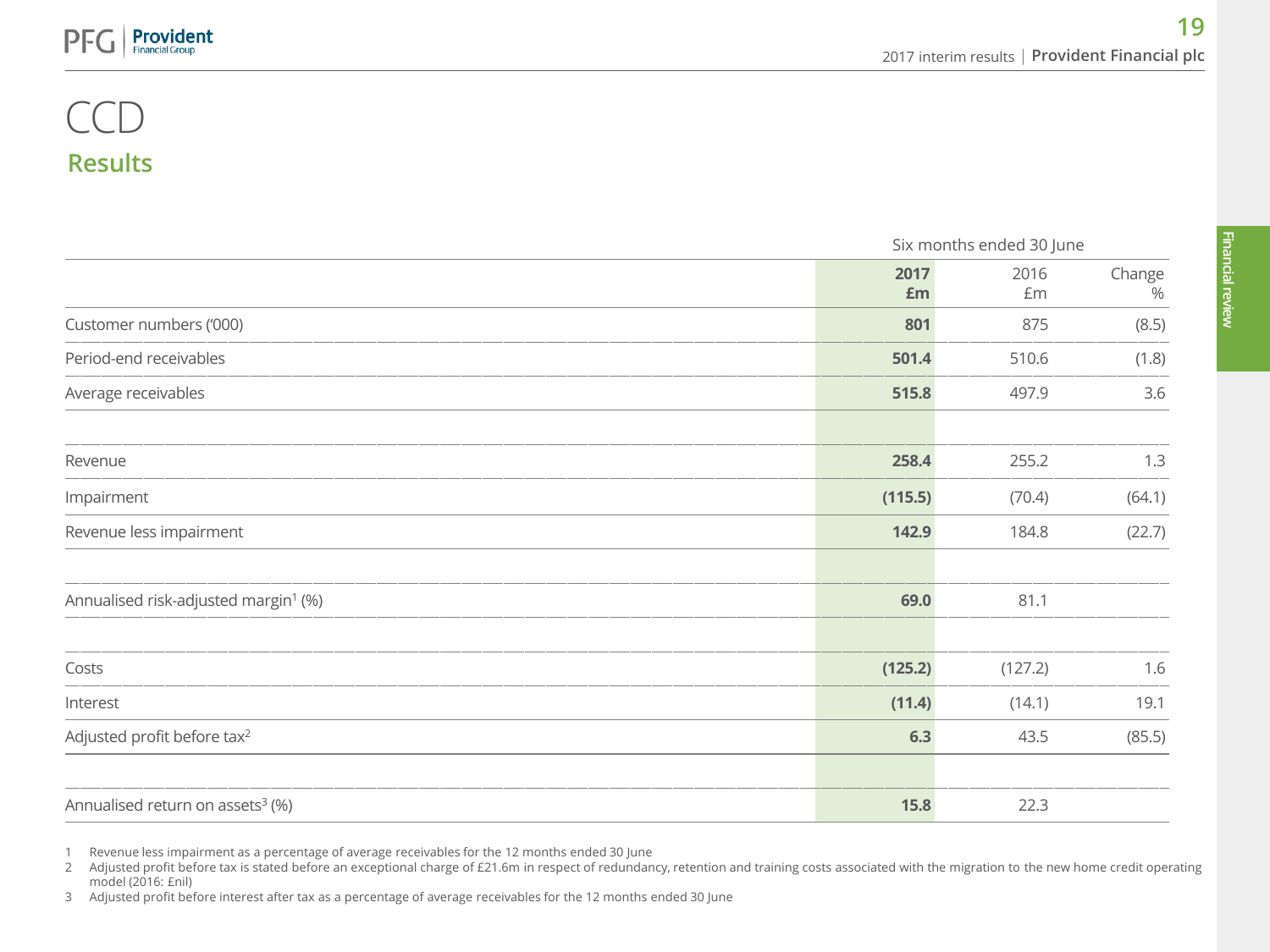### Reduced effectiveness during transition to the new home credit operating model CCD



**Provident Financial Group** 

- > Original guidance of £15m reduction in first half profits due to higher impairment:
	- Assumed agent vacancies of 8%, double the historical rate of 4%
	- Assumed collections performance across business would stabilise from May
- > Greater than expected deterioration in collections performance from May onwards:
	- Heightened disengagement of managers and agents continued and retention incentives relatively ineffective
	- Vacant agencies running at 12% compared with estimate of 8%
	- Collections performance, particularly in vacant agencies, continued to deteriorate and drive up impairment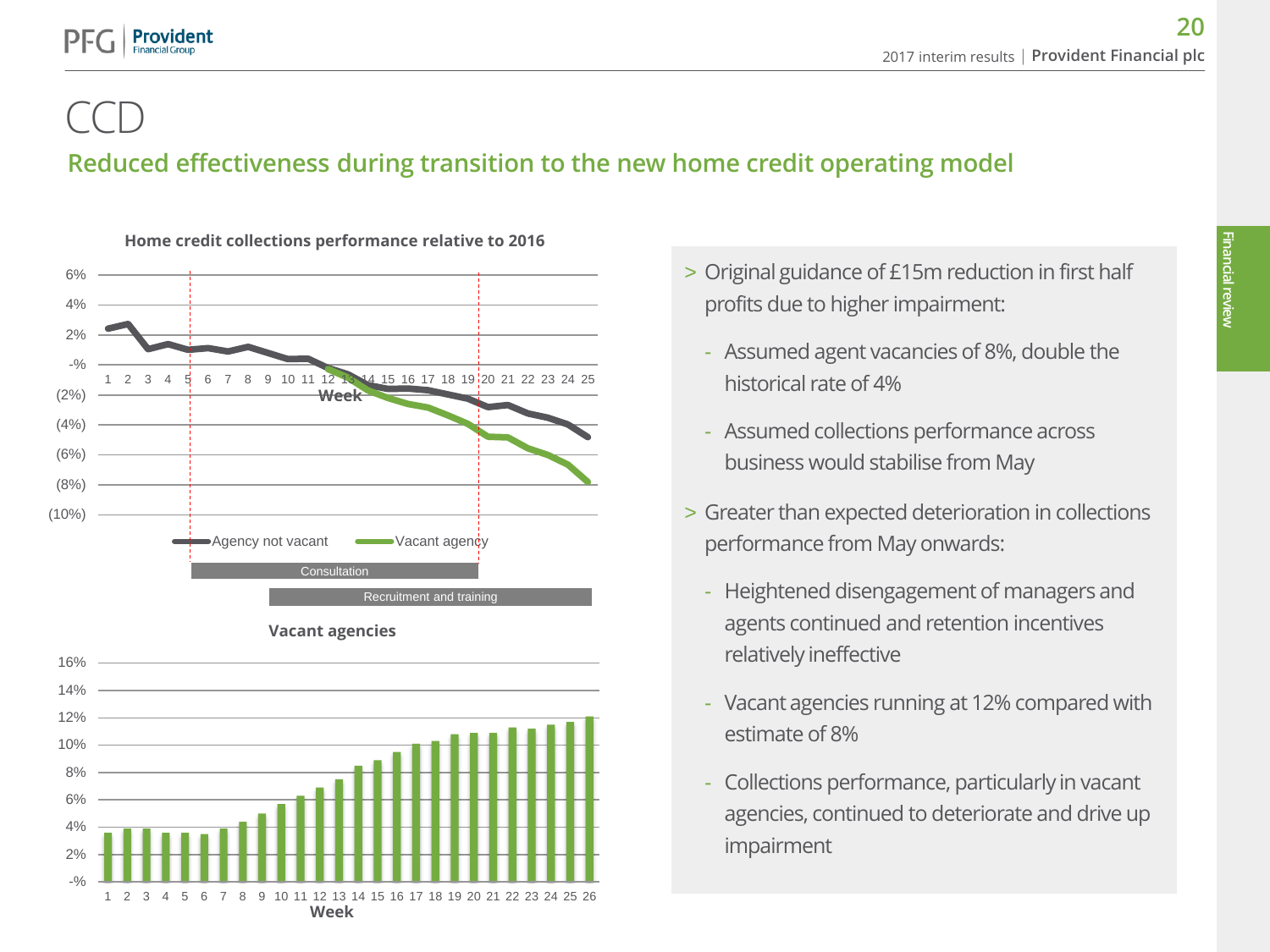#### **Provident** PF

### Customer numbers CCD



- > Customer numbers stabilised through second half of 2016
- > Reduced effectiveness during the transition to the new operating model:
	- Lower customer retention
	- Reduced new customer acquisition
- > Year-on-year home credit customer numbers down by 11.1% at June 2017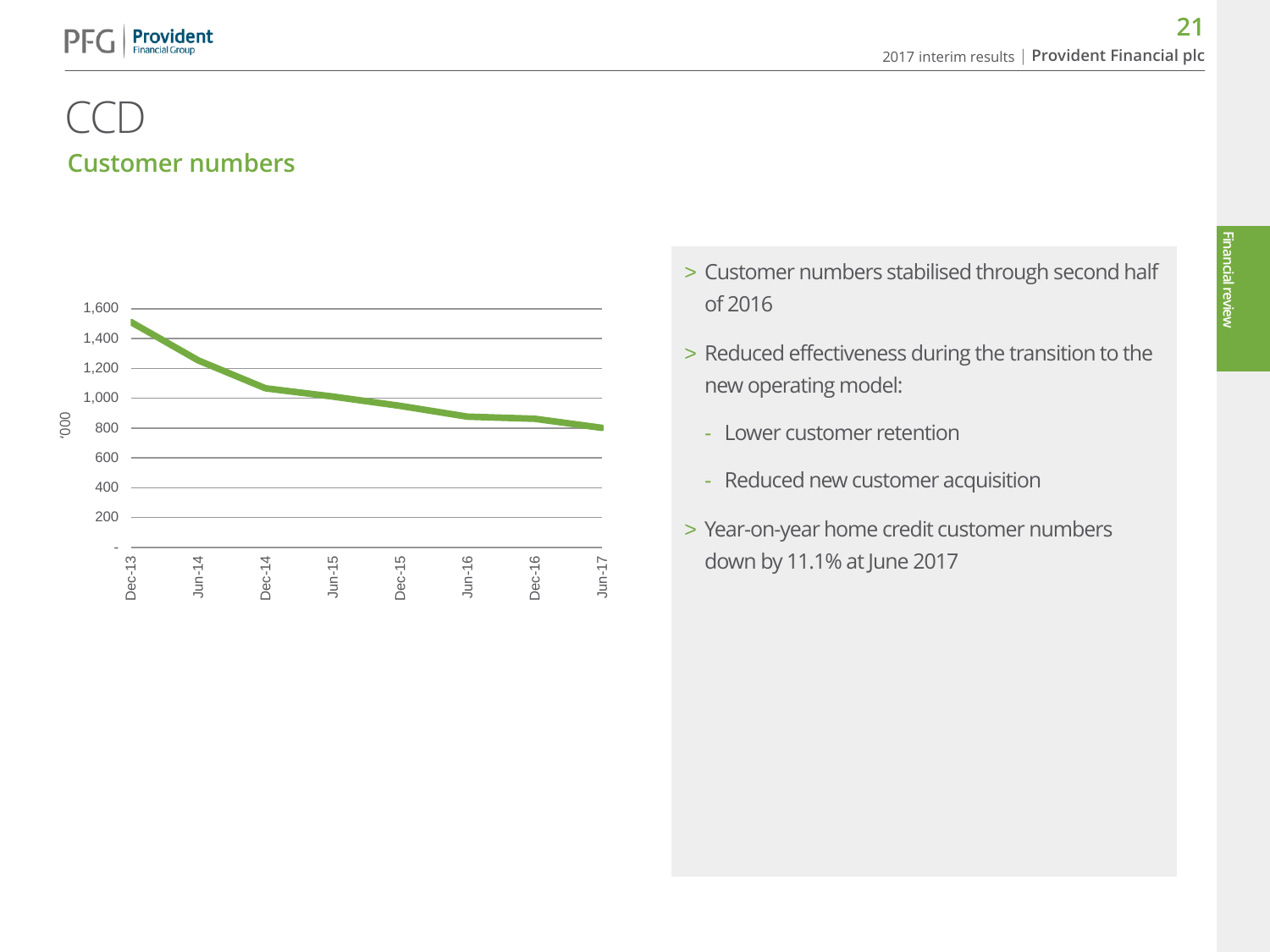#### Receivables CCD

**Provident** Financial Group



- > CCD receivables are 1.8% lower than June 2016
- > Reduced effectiveness during the transition to the new operating model
	- £35m year-on-year reduction in home credit sales
	- Deterioration in sales penetration to existing customers
	- Lower sales to new customers
- > Sales likely to show further softness through third quarter as field organisation focuses on collections
- > Shortfall in sales and receivables is expected to reduce CCD second half profits by c.£20m compared with second half of 2016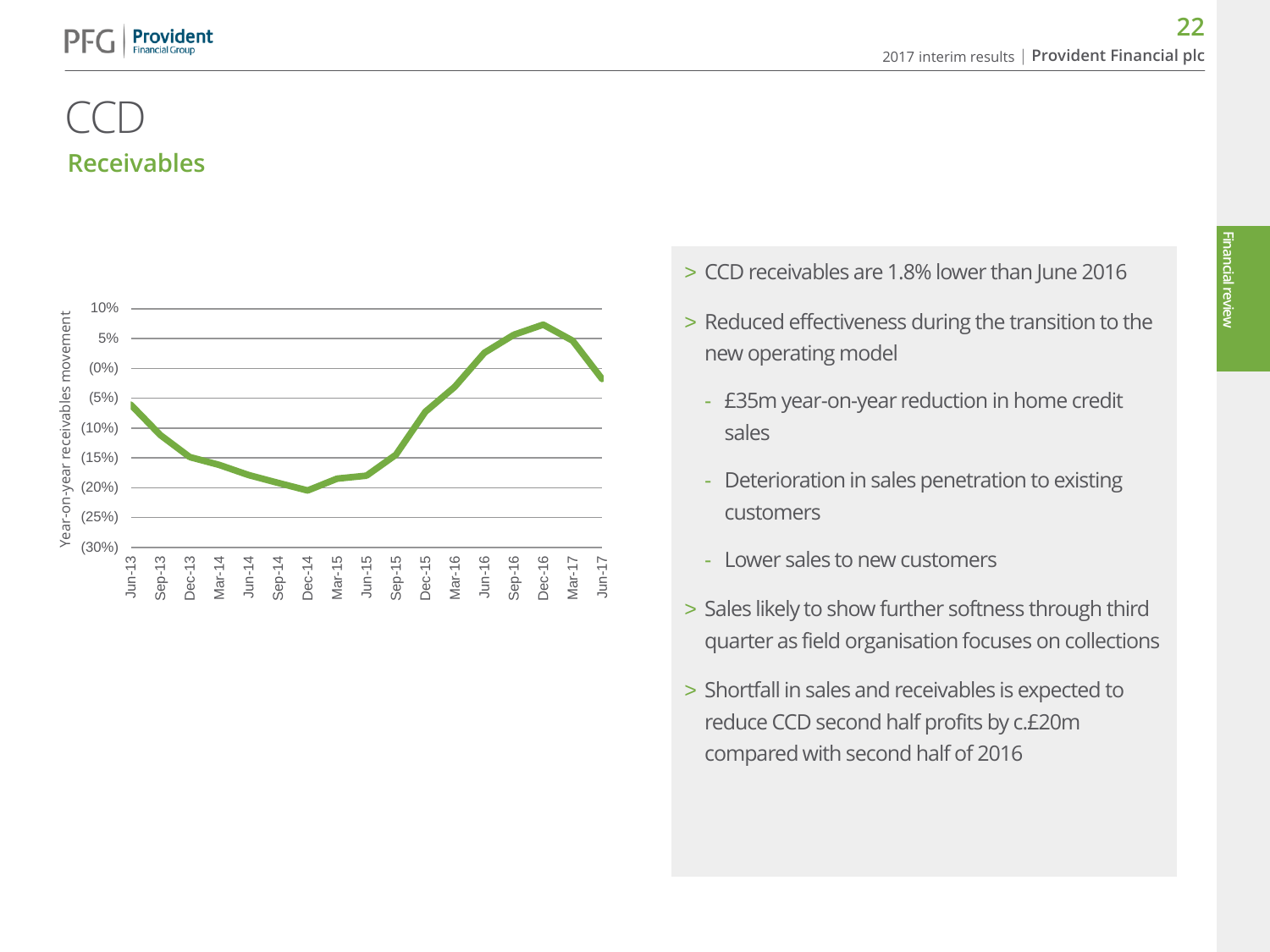#### Risk-adjusted margin (RAM) CCD



- > Significant expansion in RAM from repositioning of home credit since 2013
- > Annualised RAM reduced from 81.1% at June 2016 to 69.0% at June 2017
- > Modest reduction in annualised revenue yield from 102.4% at June 2016 to 100.9% at June 2017:
	- Increase in average loan size and duration from improvement in underlying quality of the book through 2016
- > Reduced effectiveness during the transition to the new operating model:
	- Annualised impairment ratio has increased from 21.3% at June 2016 to 31.9% at June 2017
	- Year-on-year increase in impairment of c.£40m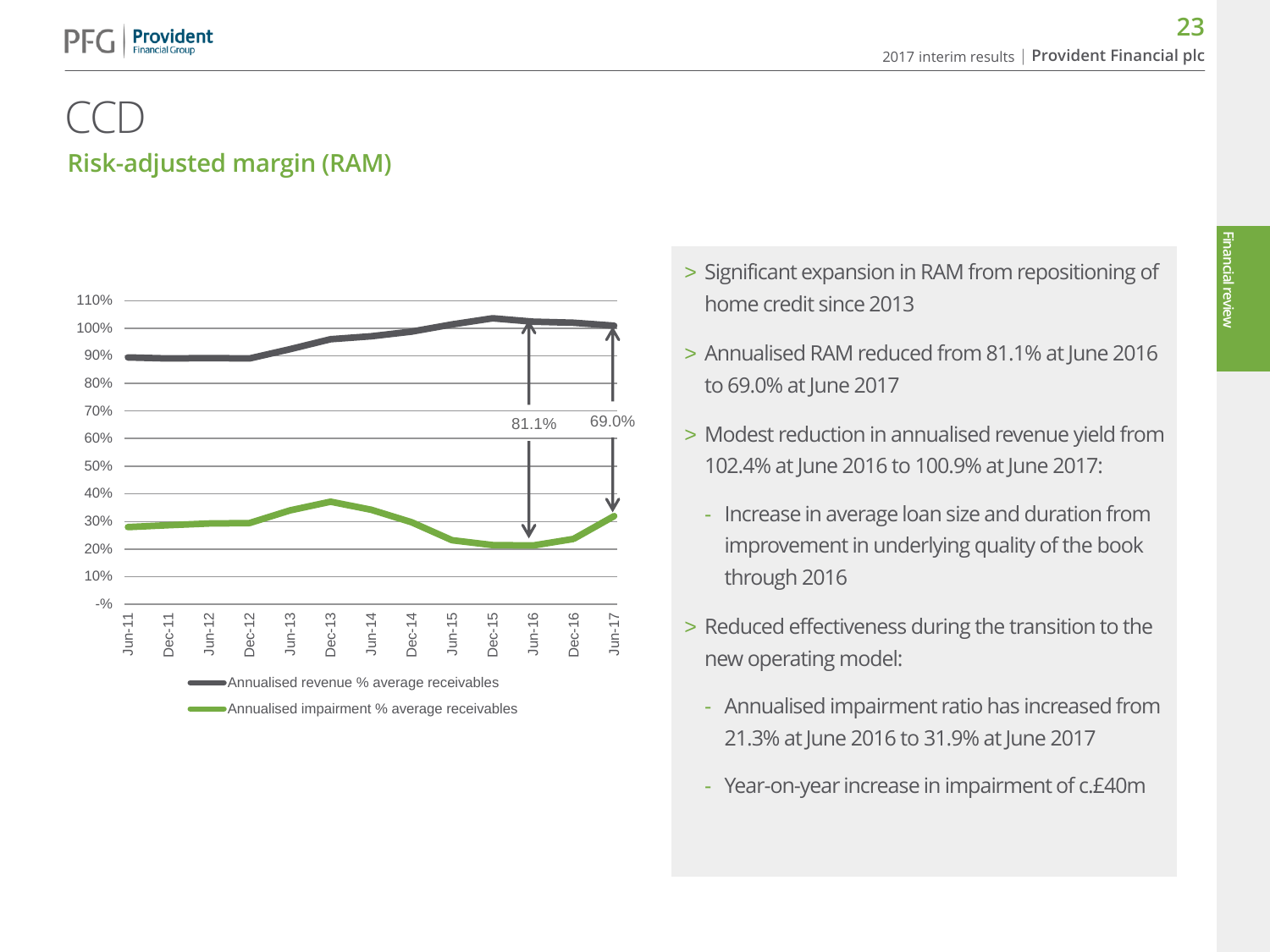#### Arrears profile CCD

|                             | At 30 June (% receivables) |      |
|-----------------------------|----------------------------|------|
|                             | 2017                       | 2016 |
| In order                    | 42.6                       | 44 5 |
| In arrears:                 |                            |      |
| - Past due but not impaired | 11.6                       | 10.8 |
| - Impaired                  | 45.8                       | 44   |
| Total                       | 100.0                      | 1000 |

- > Deterioration in arrears consistent with adverse collections performance
- > Impairment policy is predictive of the credit quality of business written not operational factors such as agents not visiting customers

#### **Impairment policy:**

- > Based on last 12 weeks payment performance
- > Loans deemed impaired if more than 1 contractual weekly payment missed in previous 12 weeks
- > 95%+ provision against loans for which no payment received in last 12 weeks
- > Timely, realistic provisioning which has been applied consistently and reinforces the right behaviour amongst agents and employees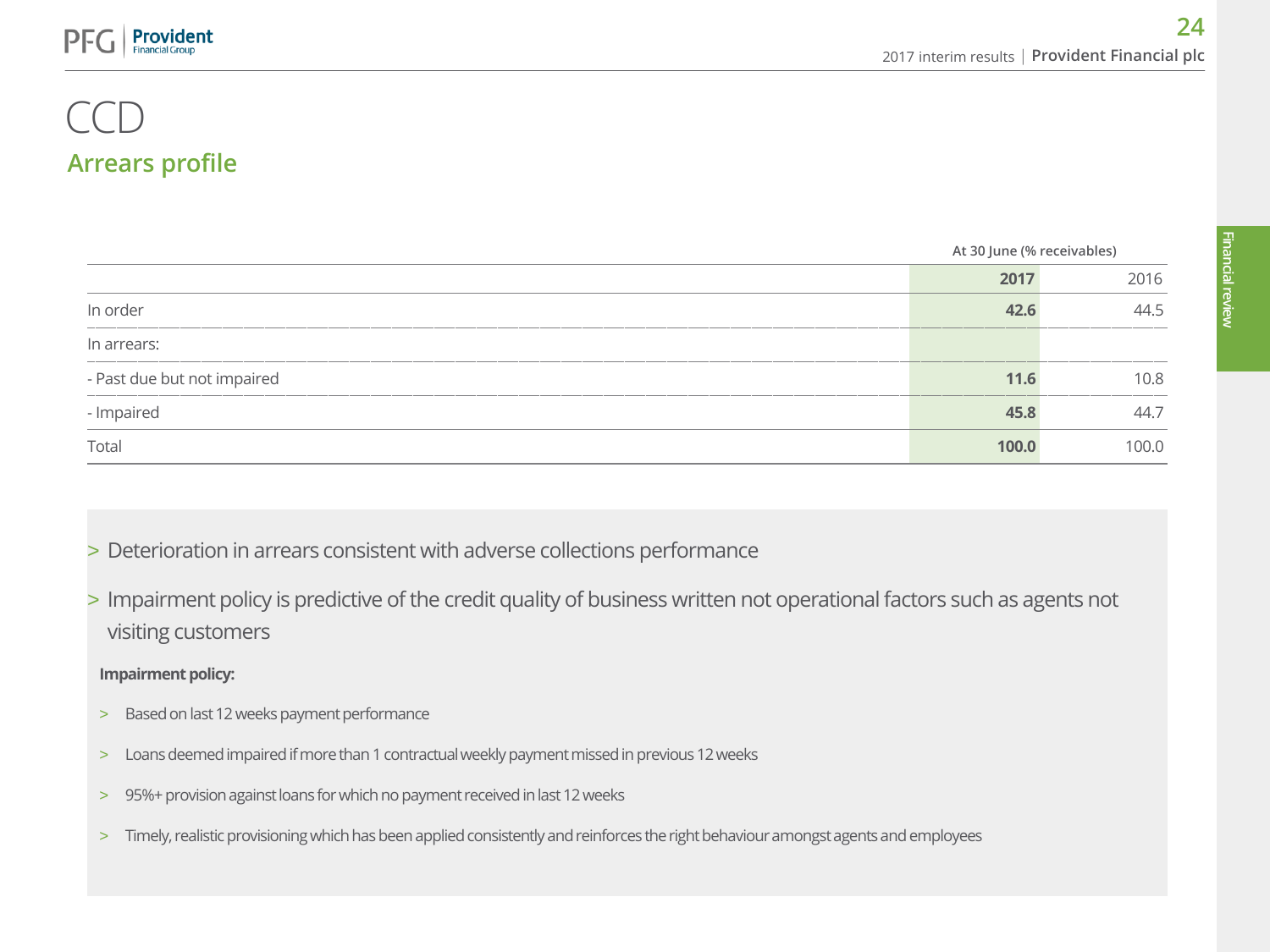### Results Moneybarn

|                                                  |            | Six months ended 30 June |                |
|--------------------------------------------------|------------|--------------------------|----------------|
|                                                  | 2017<br>£m | 2016<br>£m               | Change<br>$\%$ |
| Customer numbers ('000)                          | 46         | 36                       | 27.8           |
| Period-end receivables                           | 343.8      | 264.4                    | 30.0           |
| Average receivables                              | 325.1      | 245.9                    | 32.2           |
| Revenue                                          | 49.9       | 36.3                     | 37.5           |
| Impairment                                       | (13.3)     | (7.0)                    | (90.0)         |
| Revenue less impairment                          | 36.6       | 29.3                     | 24.9           |
| Annualised risk-adjusted margin <sup>1</sup> (%) | 23.4       | 24.1                     |                |
| Costs                                            | (12.3)     | (9.8)                    | (25.5)         |
| Interest                                         | (7.4)      | (5.9)                    | (25.4)         |
| Adjusted profit before tax <sup>2</sup>          | 16.9       | 13.6                     | 24.3           |
| Annualised return on assets <sup>3</sup> (%)     | 12.8       | 12.9                     |                |

1 Revenue less impairment as a percentage of average receivables for the 12 months ended 30 June

2 Adjusted profit before tax is stated before the amortisation of acquisition intangibles of £3.7m (2016: £3.7m)

3 Adjusted profit before interest after tax as a percentage of average receivables for the 12 months ended 30 June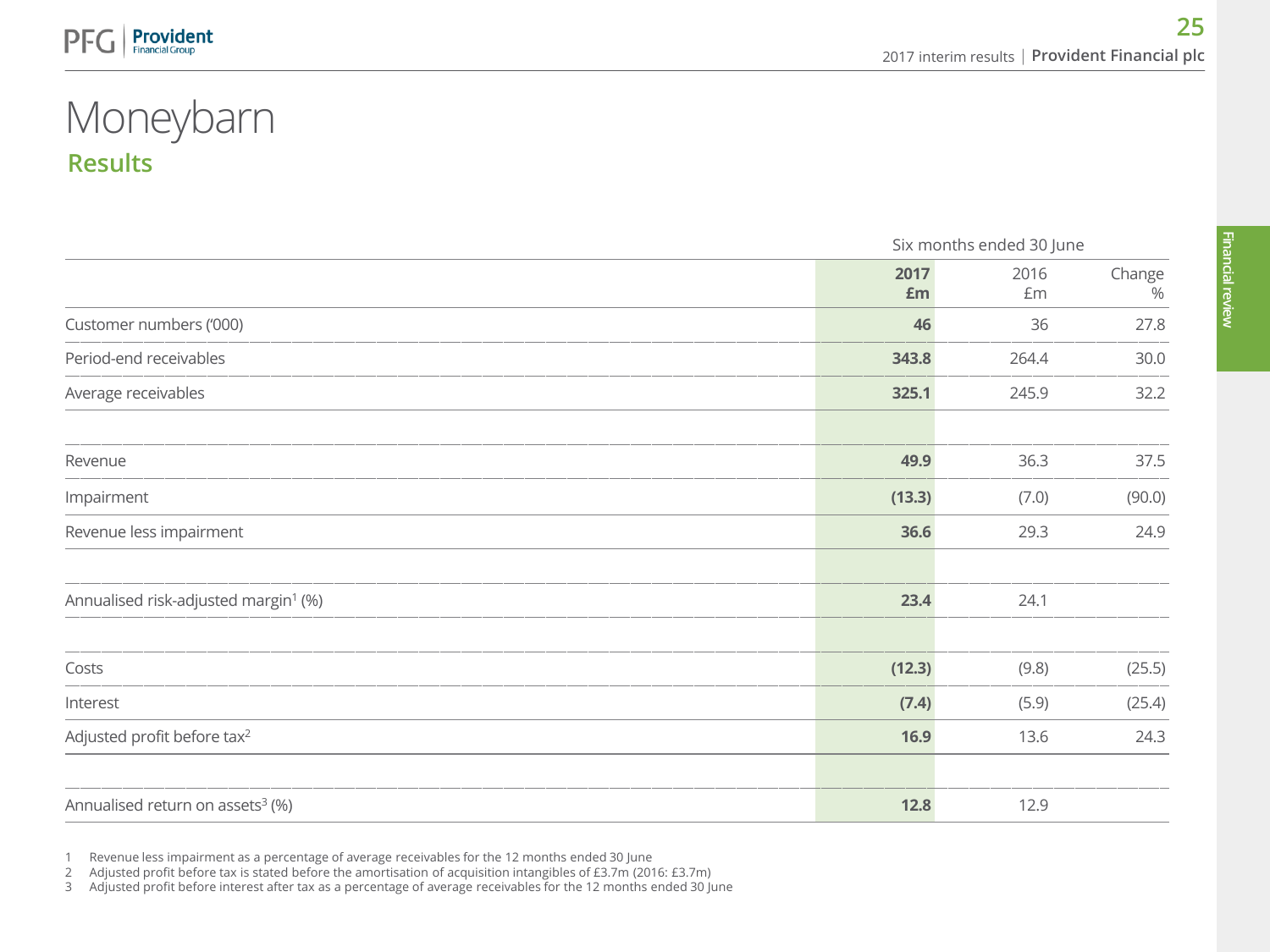### New business volumes Moneybarn



- > First-half new business volumes show year-on-year growth of 15%:
	- Benefit of group funding and product development
	- Investment in platform and people
	- Primacy in broker channel
	- B2C/website bookings beginning to build
- > Exploring opportunities to partner with new intermediaries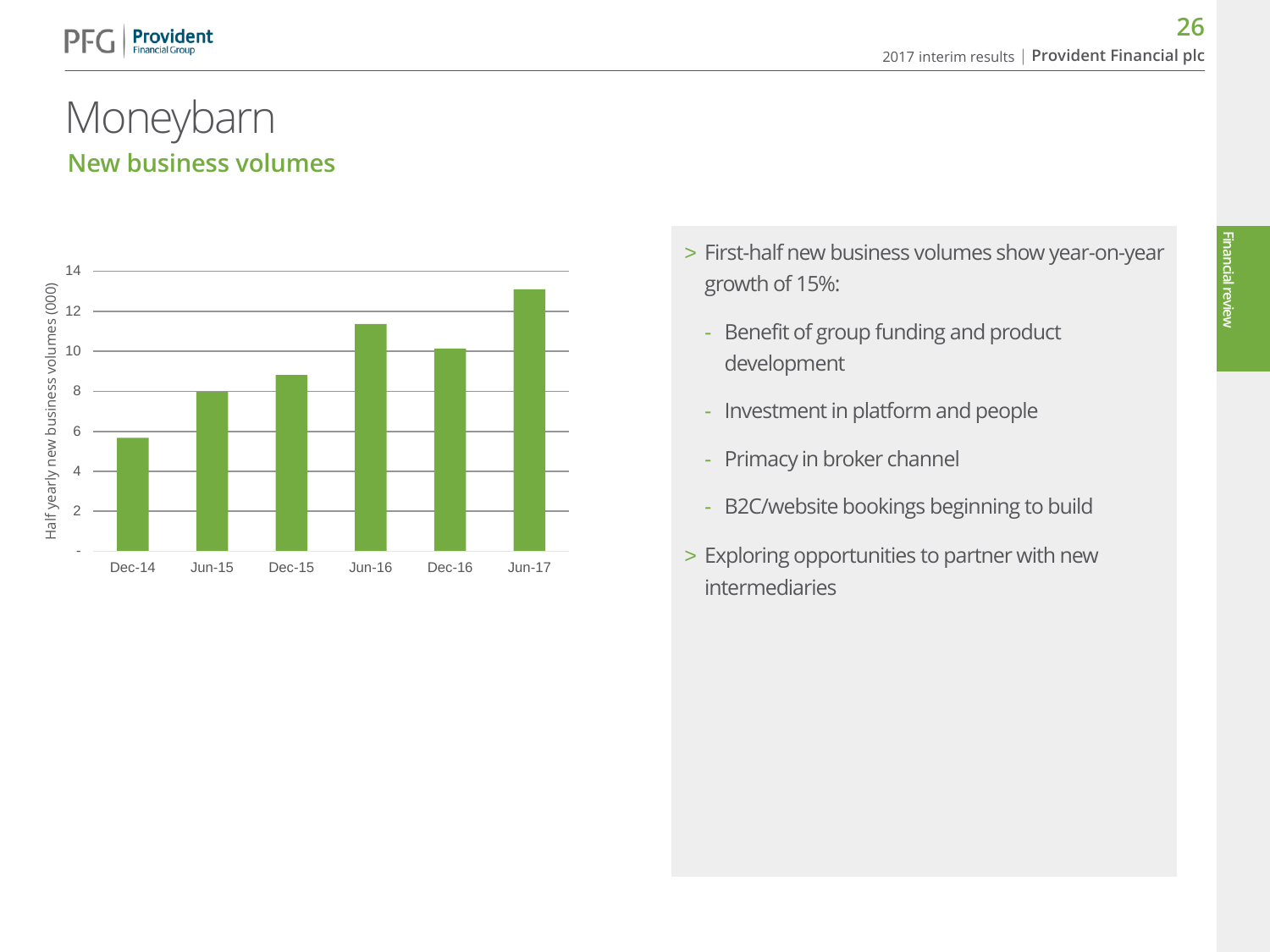#### Receivables Moneybarn



- > Year-on-year receivables growth of 30.0%
	- Average loan value reduced to £8,000 versus £8,200 in 2016 reflecting further modest shift in mix to lower value, higher yielding vehicles
	- Receivables book at £343.8m and on-track to deliver medium-term target of £400m-£500m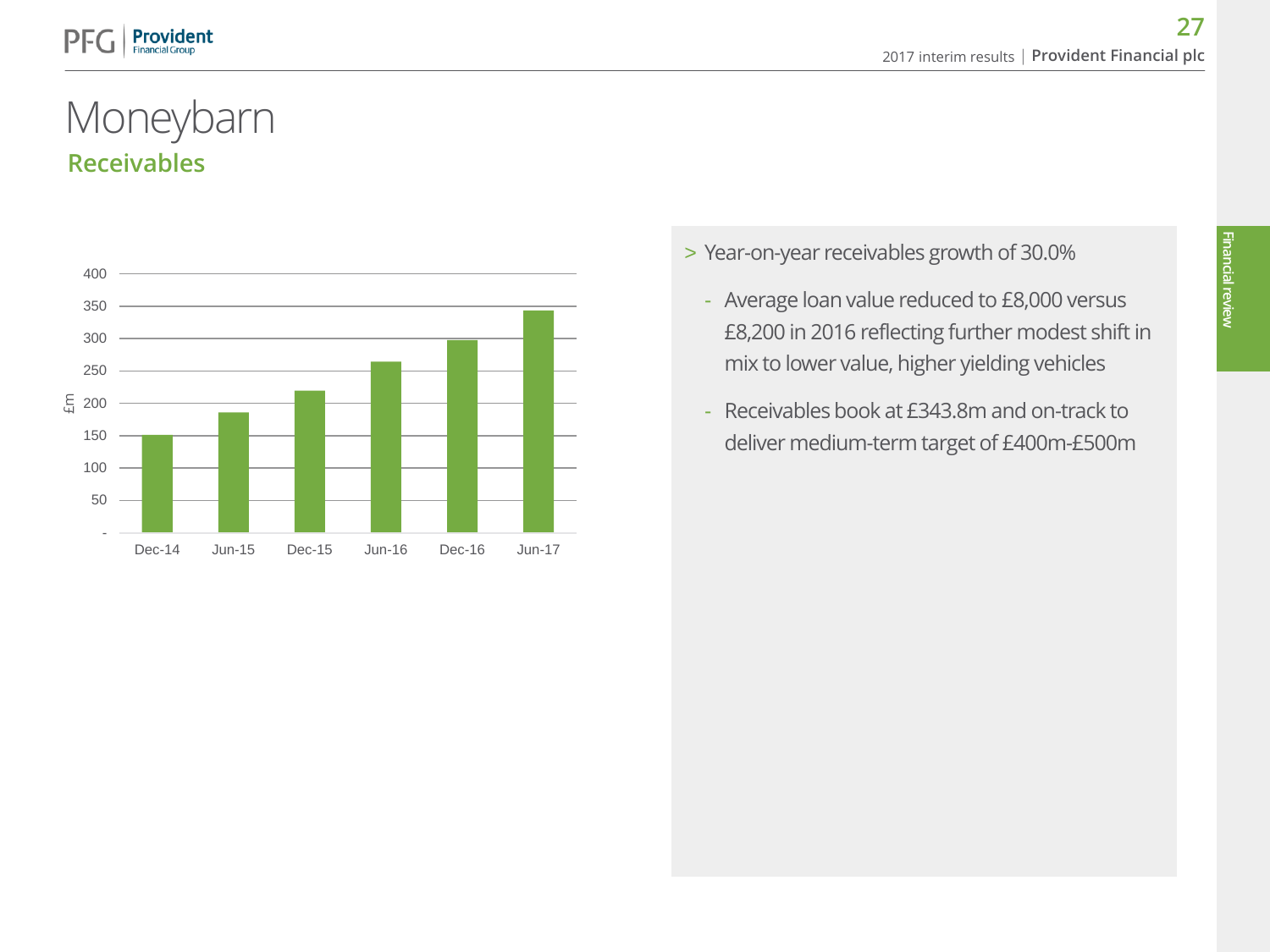### Balance sheet Group

PFG

**Provident** 

|                                             |            | At 30 June |  |
|---------------------------------------------|------------|------------|--|
|                                             | 2017<br>£m | 2016<br>£m |  |
| Goodwill                                    | 71.2       | 71.2       |  |
| Acquisition intangibles                     | 53.8       | 61.3       |  |
| Receivables:                                |            |            |  |
| - Vanquis Bank                              | 1,476.8    | 1,280.8    |  |
| - Home credit                               | 471.7      | 490.0      |  |
| - Satsuma                                   | 25.2       | 12.6       |  |
| - glo                                       | 4.5        | 8.0        |  |
| - Moneybarn                                 | 343.8      | 264.4      |  |
| Total receivables                           | 2,322.0    | 2,055.8    |  |
| Pension asset                               | 85.0       | 100.8      |  |
| Available for sale investment (Visa shares) | 9.1        | 7.0        |  |
| Liquid asset buffer                         | 184.1      | 141.1      |  |
| Bank and bond funding                       | (867.5)    | (908.1)    |  |
| Retail deposits                             | (1,065.5)  | (719.3)    |  |
| Other                                       | (60.6)     | (75.4)     |  |
| Net assets                                  | 731.6      | 734.4      |  |
|                                             |            |            |  |
| Gearing (times)                             | 2.7        | 2.3        |  |
|                                             |            |            |  |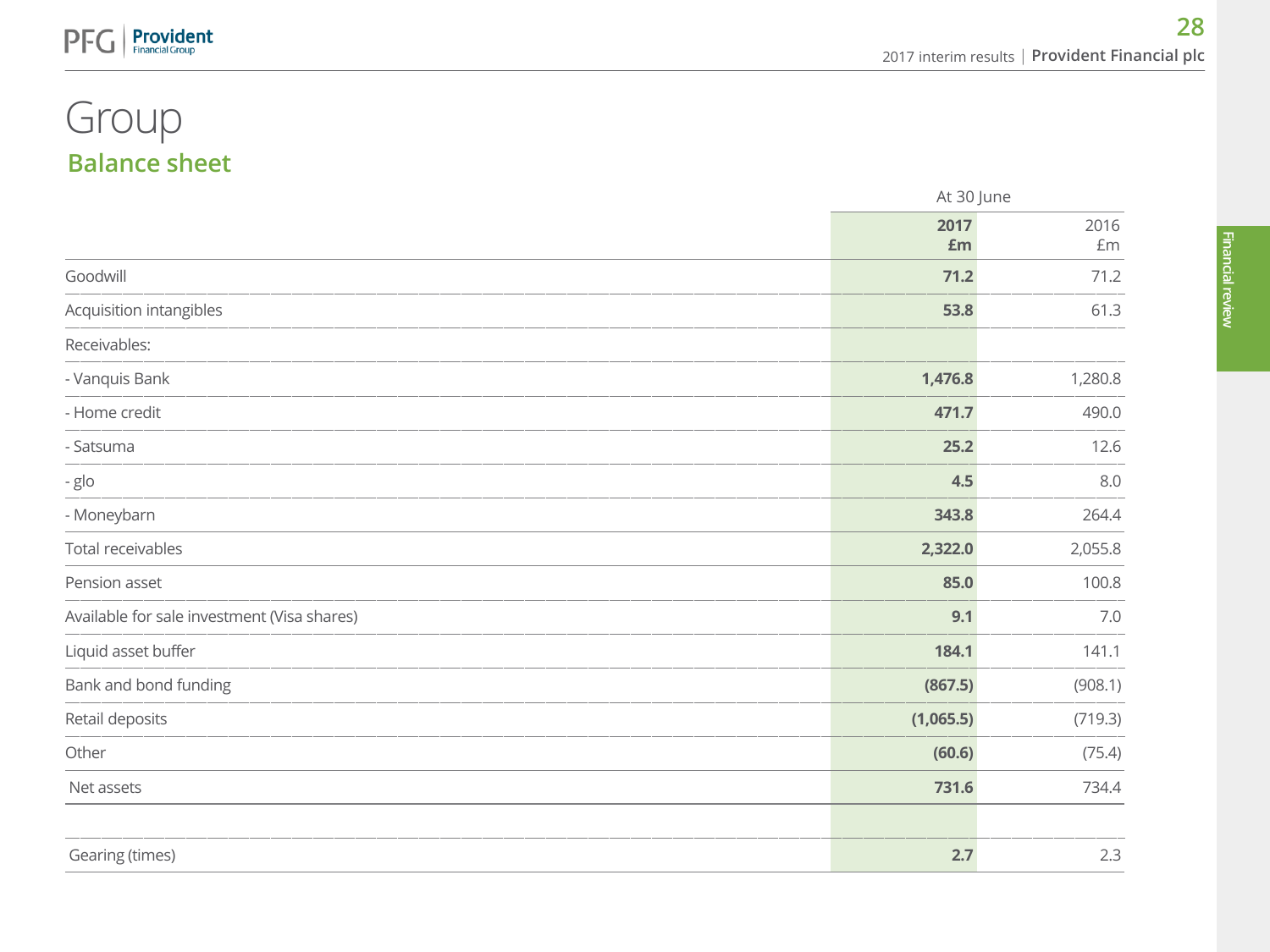### Gearing Group



Gearing calculated as:

(Total borrowings – liquid assets buffer) (Net assets – pension asset, net of deferred tax – fair value of derivatives)

- > Gearing of 2.7 times comfortably within appetite of up to 3.5 times:
	- Versus banking covenant of 5.0 times
- > Uplift from 2.3 times at June 2016 reflects:
	- Reduced capital generation due to one-off reduction in first half profits
	- Funding of receivables growth of £265m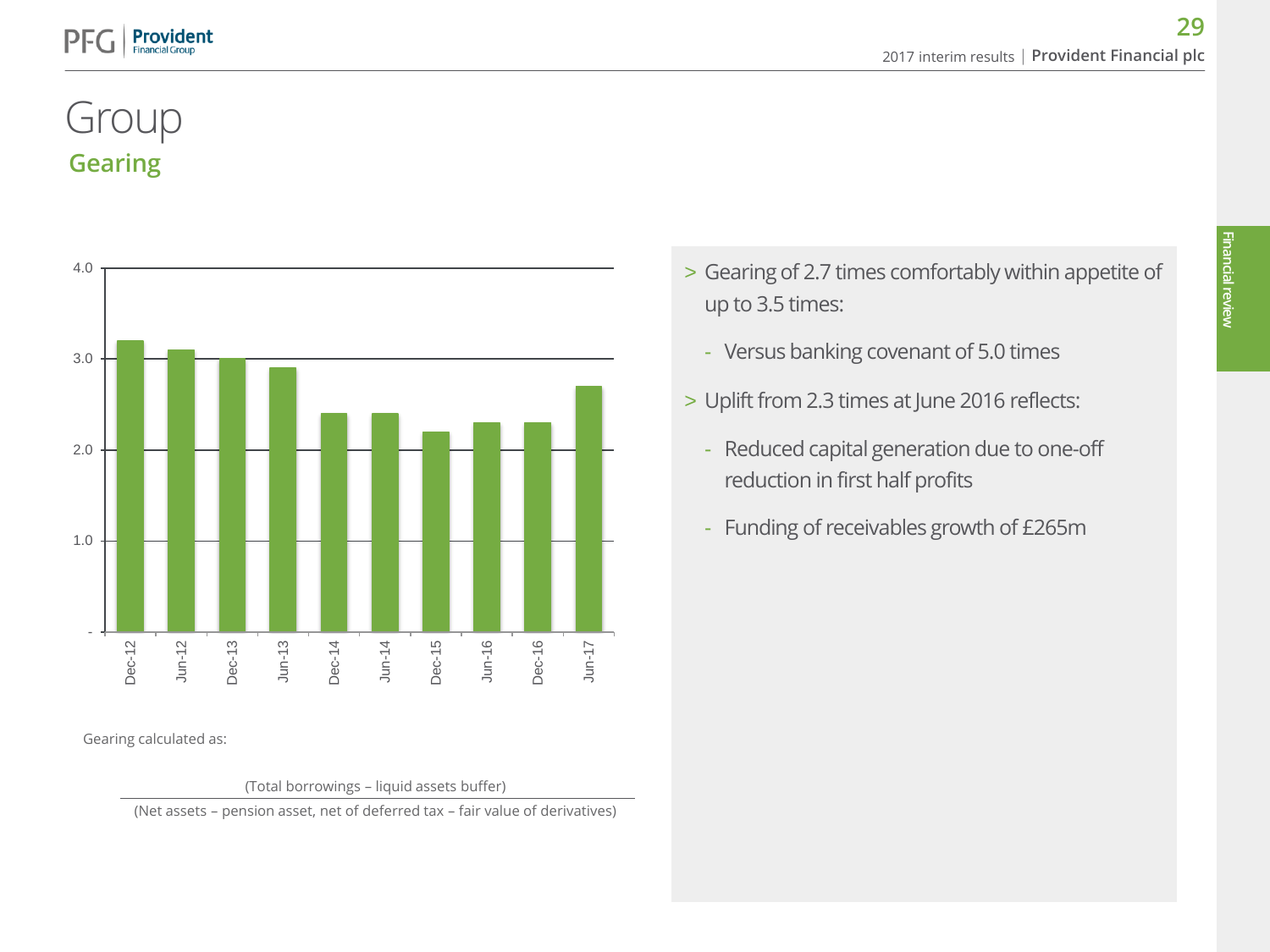#### Diversified funding base Group

**Provident** 

 $P$ 

At 30 June 2017

|                                                  | £m    |
|--------------------------------------------------|-------|
| <b>Banks</b>                                     | 450   |
|                                                  |       |
| Bonds and private placements:                    |       |
| - Senior public bond                             | 250   |
| - M&G term loan                                  | 80    |
| - Other sterling/euro medium-term notes          | 20    |
| - Retail bonds                                   | 270   |
| Total bonds and private placements               | 620   |
|                                                  |       |
| Vanquis Bank retail deposits                     | 1,065 |
|                                                  |       |
| Total committed facilities                       | 2,135 |
| Borrowings under committed facilities            | 1,931 |
| Headroom on committed borrowing facilities       | 204   |
| Additional retail deposits capacity <sup>1</sup> | 173   |
| Aggregated funding capacity                      | 377   |

1 Represents the Vanquis Bank intercompany loan from Provident Financial plc of £173m at 30 June 2017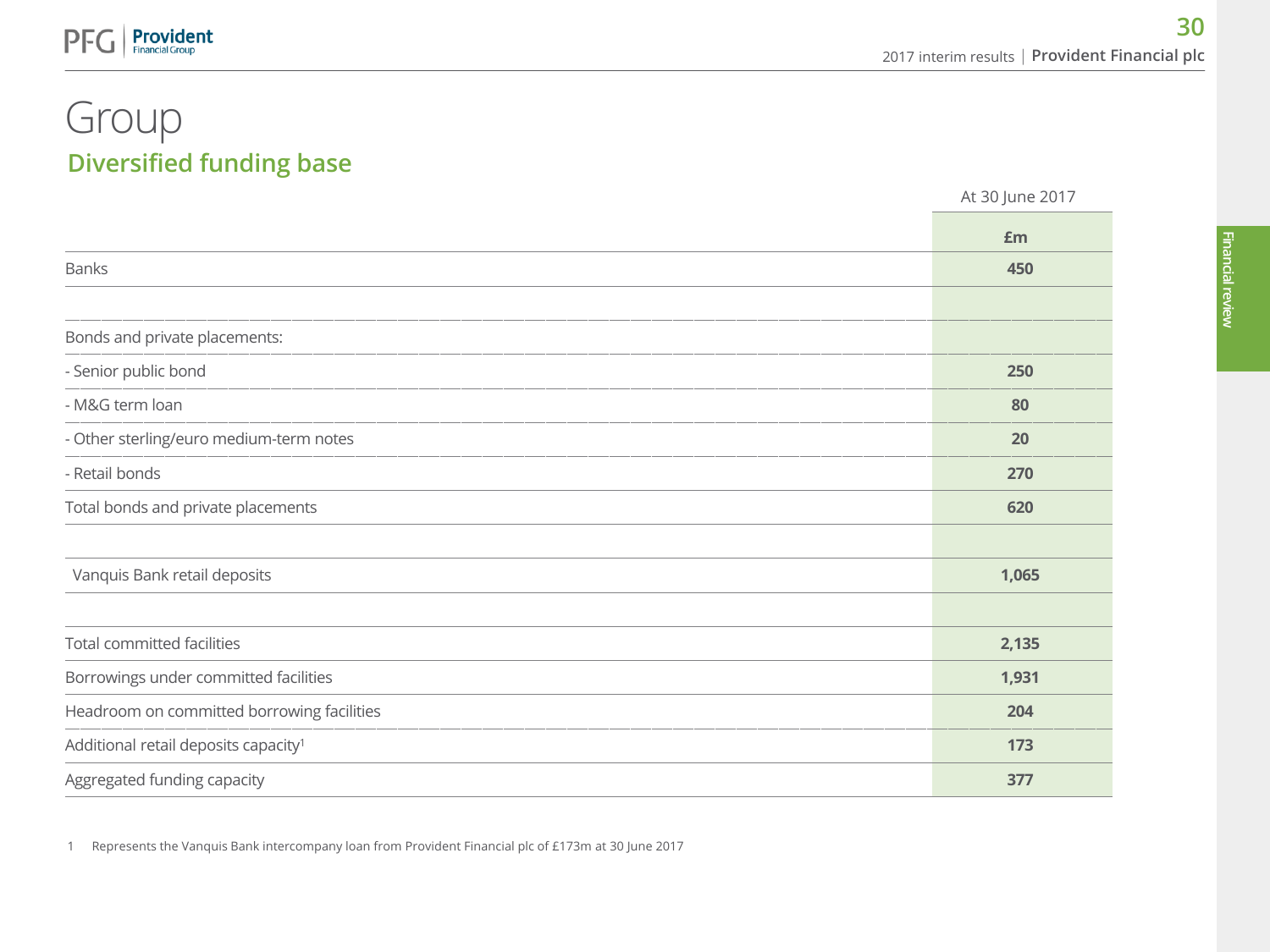#### Maturity profile of debt Group

**Provident** 



- > 2012 retail bond of £120m matures in October 2017
- > Relatively low maturities over the next 2 years until maturity of £250m senior bond in October 2019
- > Weighted average period to maturity of committed borrowings now 2.7 years
- > Headroom on committed facilities plus Vanquis Bank retail deposits programme provides funding through to seasonal peak in 2018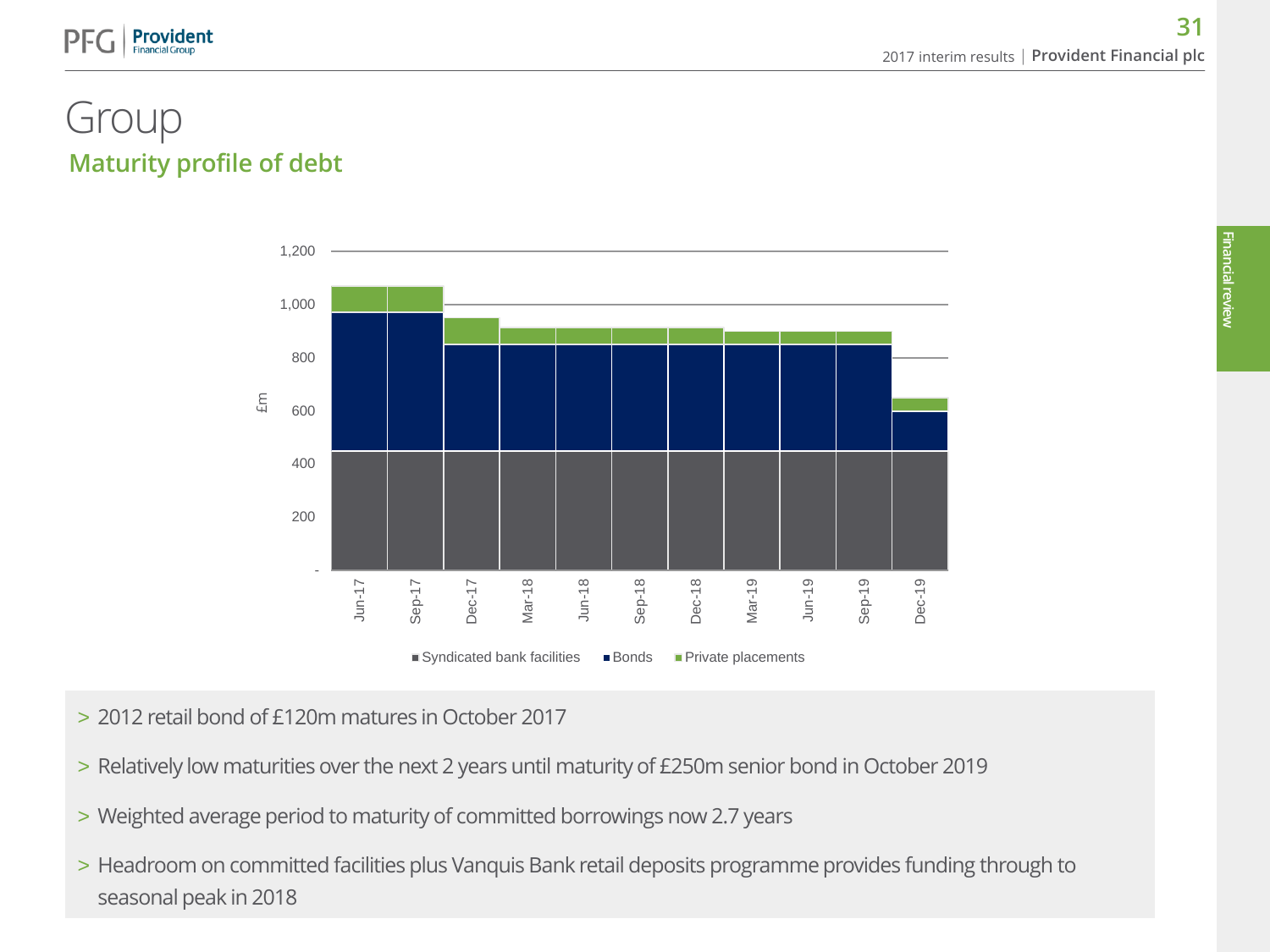

#### Retail deposits programme Vanquis Bank

**Provident** 



- > Retail deposits represent 72% of Vanquis Bank's receivables (June 2016: 56%):
- > Weighted average period to maturity on deposits of 2.3 years
- > Blended deposits rate of 2.4%, after cost of holding liquid assets buffer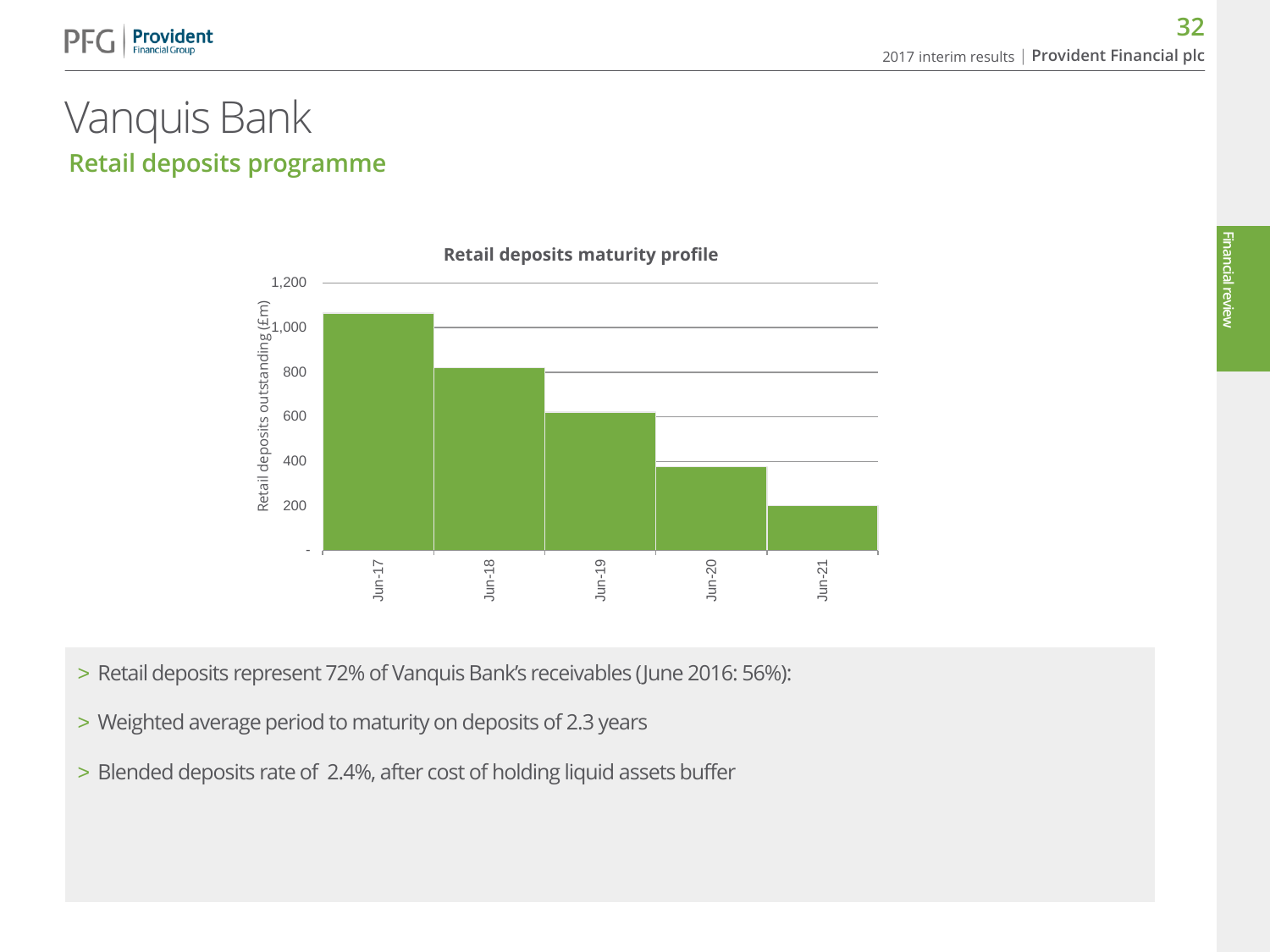

### Alignment of dividend policy, gearing and growth Group

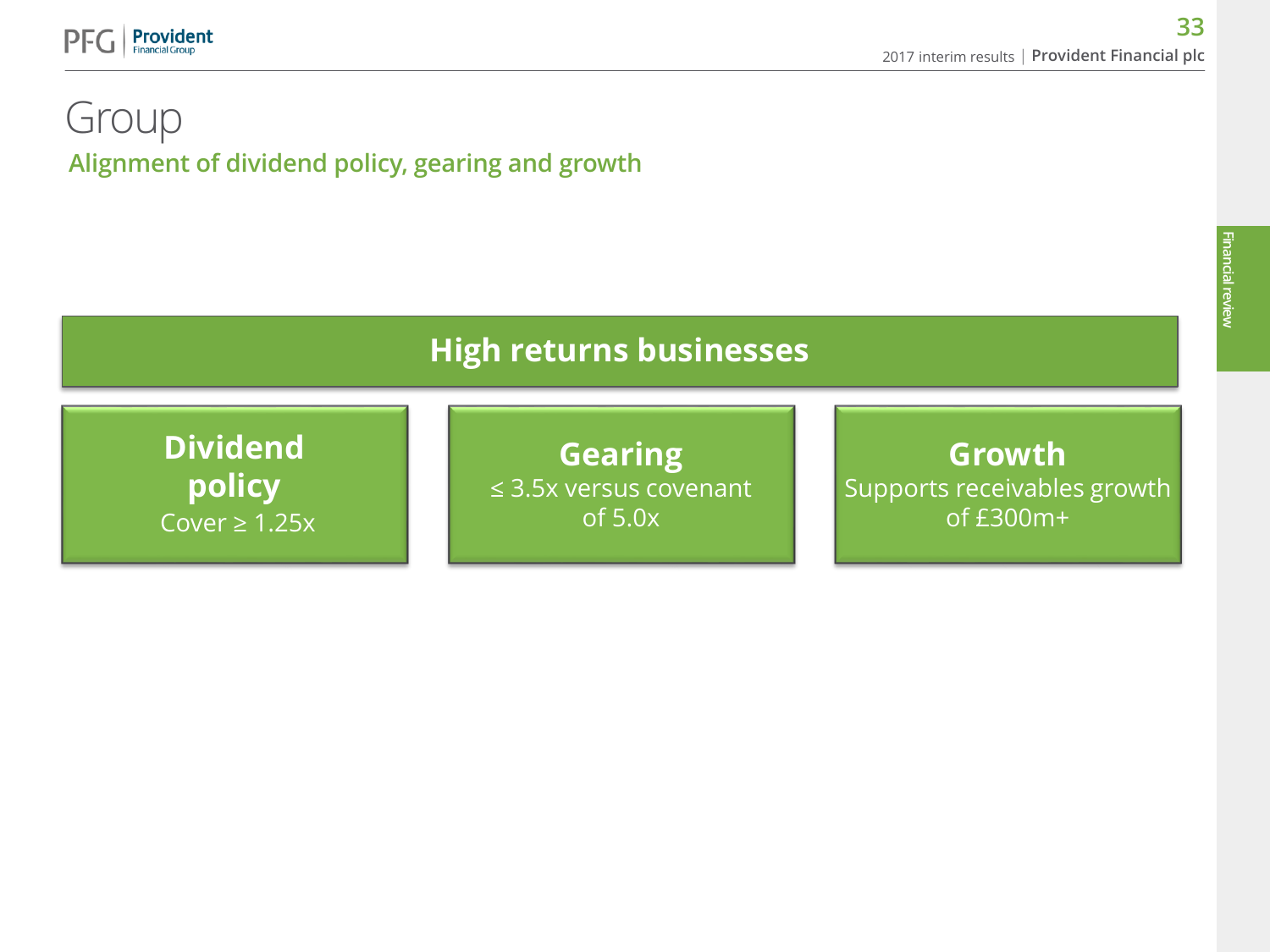### Capital generation Group

**Provident** 

|                                |            | 12 months ended 30 June |  |
|--------------------------------|------------|-------------------------|--|
|                                | 2017<br>£m | 2016<br>£m              |  |
| Vanquis Bank                   | 134.7      | 168.8                   |  |
| CCD                            | 25.6       | 87.0                    |  |
| Moneybarn                      | 8.2        | (0.2)                   |  |
| Central                        | (21.5)     | (6.8)                   |  |
| Capital generated <sup>1</sup> | 147.0      | 248.8                   |  |
|                                |            |                         |  |
| Dividends declared             | (196.5)    | (180.7)                 |  |
|                                |            |                         |  |
| (Deficit)/surplus              | (49.5)     | 68.1                    |  |

1 Capital generated is calculated as net cash generated from operating activities, after adding back 80% of the growth in customer receivables funded by borrowings, less net cash used in investing activities

- > Group has absorbed £49.5m of capital in the 12 months to 30 June 2017:
- Reduction in profits in home credit during the transition to the new operating model
- Exceptional costs of £21.6m
- Strong receivables growth and investment in medium-term growth initiatives in Vanquis Bank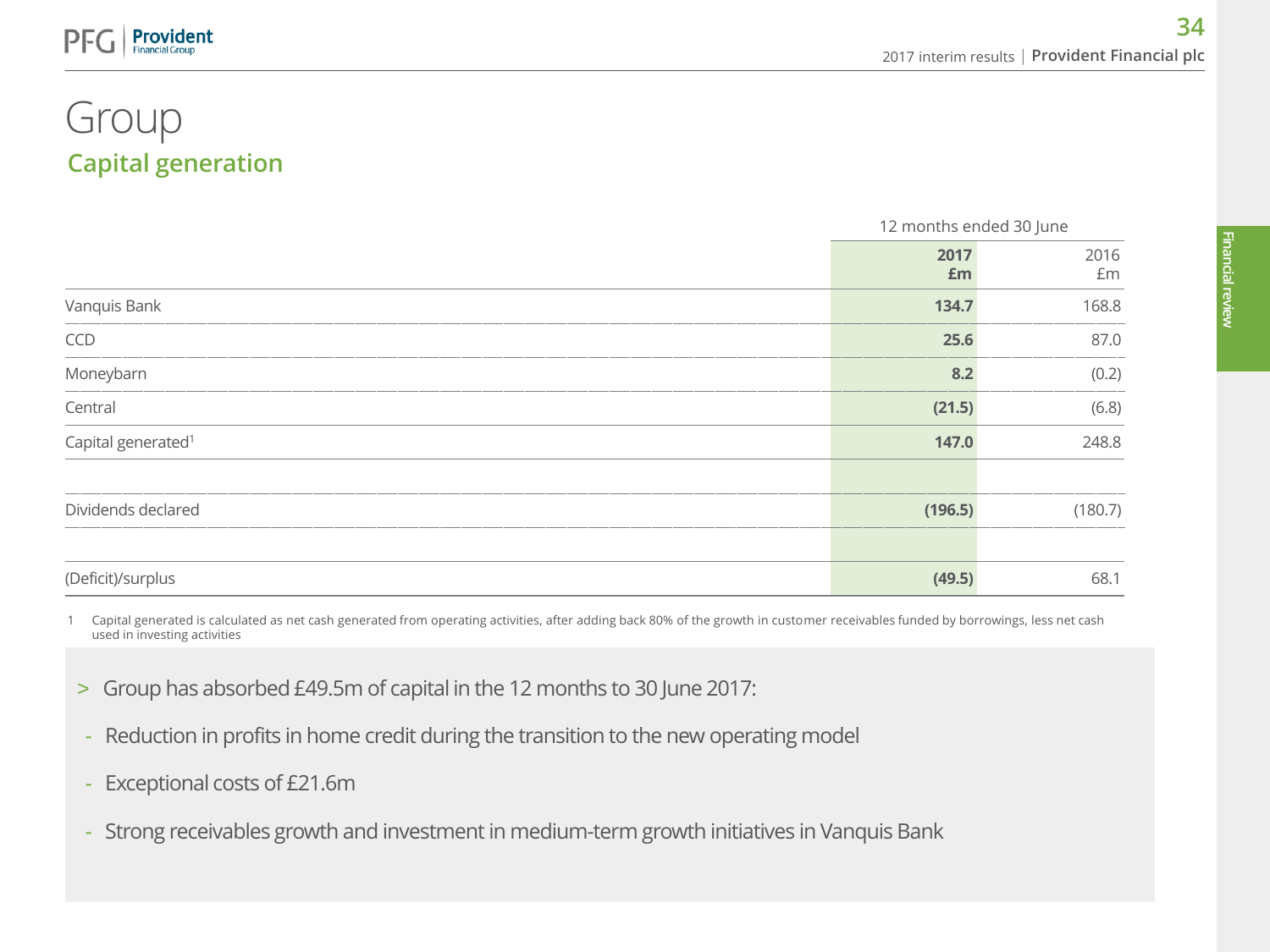

# Concluding remarks

Peter Crook – Chief Executive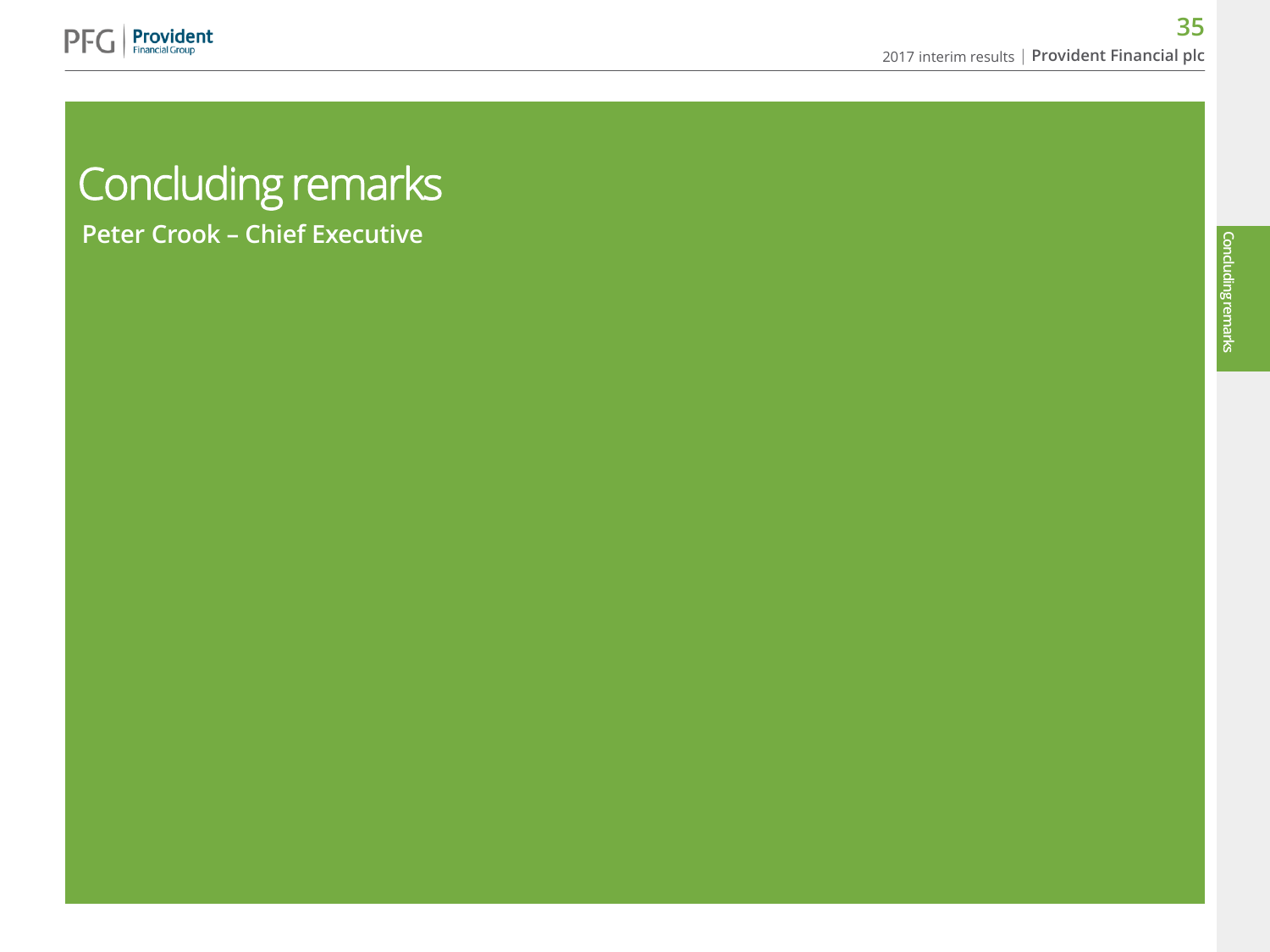#### Group Regulation

#### **Transfer of regulation to the FCA**

- > Vanquis Bank and Moneybarn are fully authorised by the FCA
- > CCD continues to operate under an interim permission, in the context of the migration of the home credit business to a new operating model
- > The ongoing supervision under the FCA is more exacting than the previous OFT regime

#### **FCA credit card review**

- > FCA has issued a consultation paper on proposals for new rules and guidance to address persistent credit card debt
- > Requires firms to assess whether customers are at risk of developing financial difficulties and to intervene appropriately
- > Consultation ran until 3 July 2017 with finalisation of the proposals expected in the second half of 2017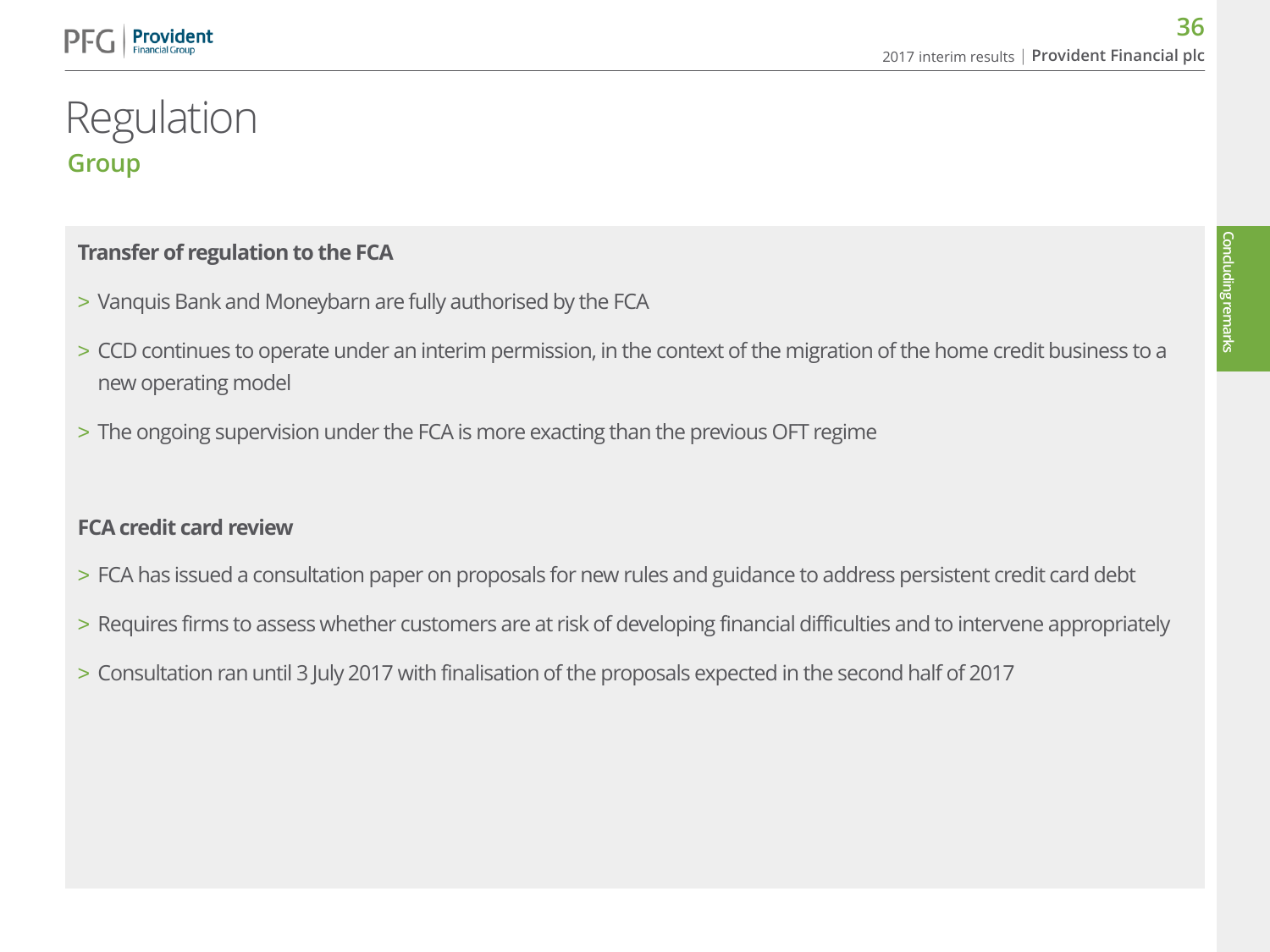### Group Regulation

Provident

#### **FCA high-cost credit review**

- > The FCA are conducting a market-wide review of high-cost credit in 2017
- > The group has responded to information requests and maintained a constructive dialogue with the regulator to assist them in conducting their review
- > Preliminary findings from the review are expected to be published during the third quarter of 2017

#### **FCA consultation on staff incentives, remuneration and performance management (CP17/20)**

- > FCA has published a consultation on staff incentives, remuneration and performance management in consumer credit
- > Proposals seek to create a requirement on firms to detect and manage the risks to customers arising from their remuneration or performance management practices
- > Vanquis Bank is already subject to similar requirements as a PRA-authorised and regulated bank
- > Remuneration and performance management incentives in CCD and Moneybarn are consistent with the proposals:
	- Home credit has fundamentally changed its approach to incentives, remuneration and performance management following the change in operating model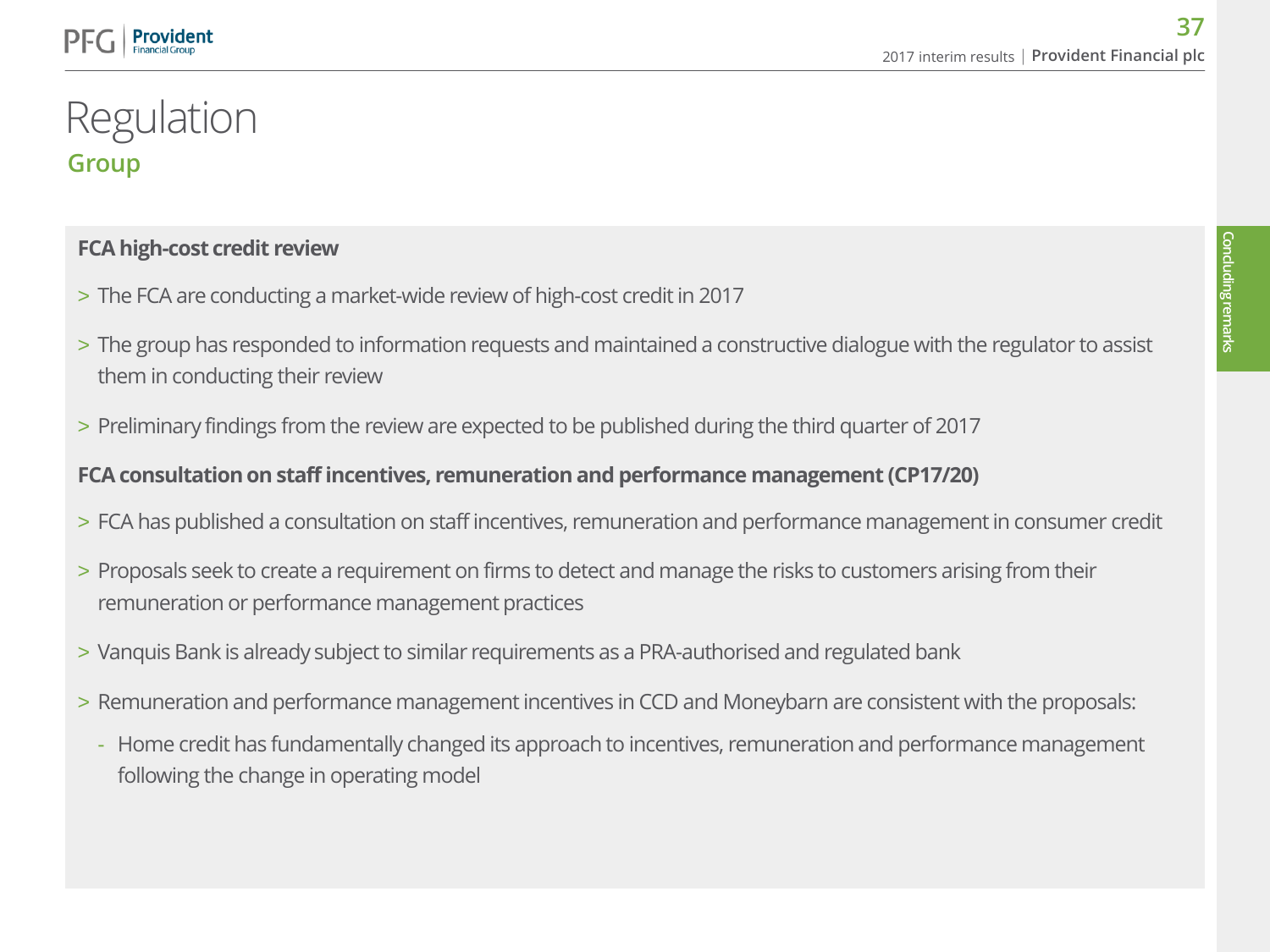### Group **Outlook**

Provident

- > Vanquis Bank, Moneybarn and Satsuma continue to experience strong demand from a combination of product innovation and enhanced distribution against unchanged credit standards
- > These three businesses are trading in line with current market expectations and are well set to deliver profitable growth through the remainder of 2017
- > The new operating model was launched in the first week of July and there will be a strong focus on embedding the new model and on collections activity during the third quarter of the year
- > The Board is confident that the strategic rationale for the change in operating model remains compelling
- > Demand and customer confidence remains unchanged and the business is resourced to normalise performance ahead of the seasonally busy fourth quarter
- > The full-year guidance for CCD's pre-exceptional profits remains £60m
- > The group will continue to exercise strong discipline around credit and has not observed changes in customer behaviour in relation to either demand for credit or credit performance in any of its businesses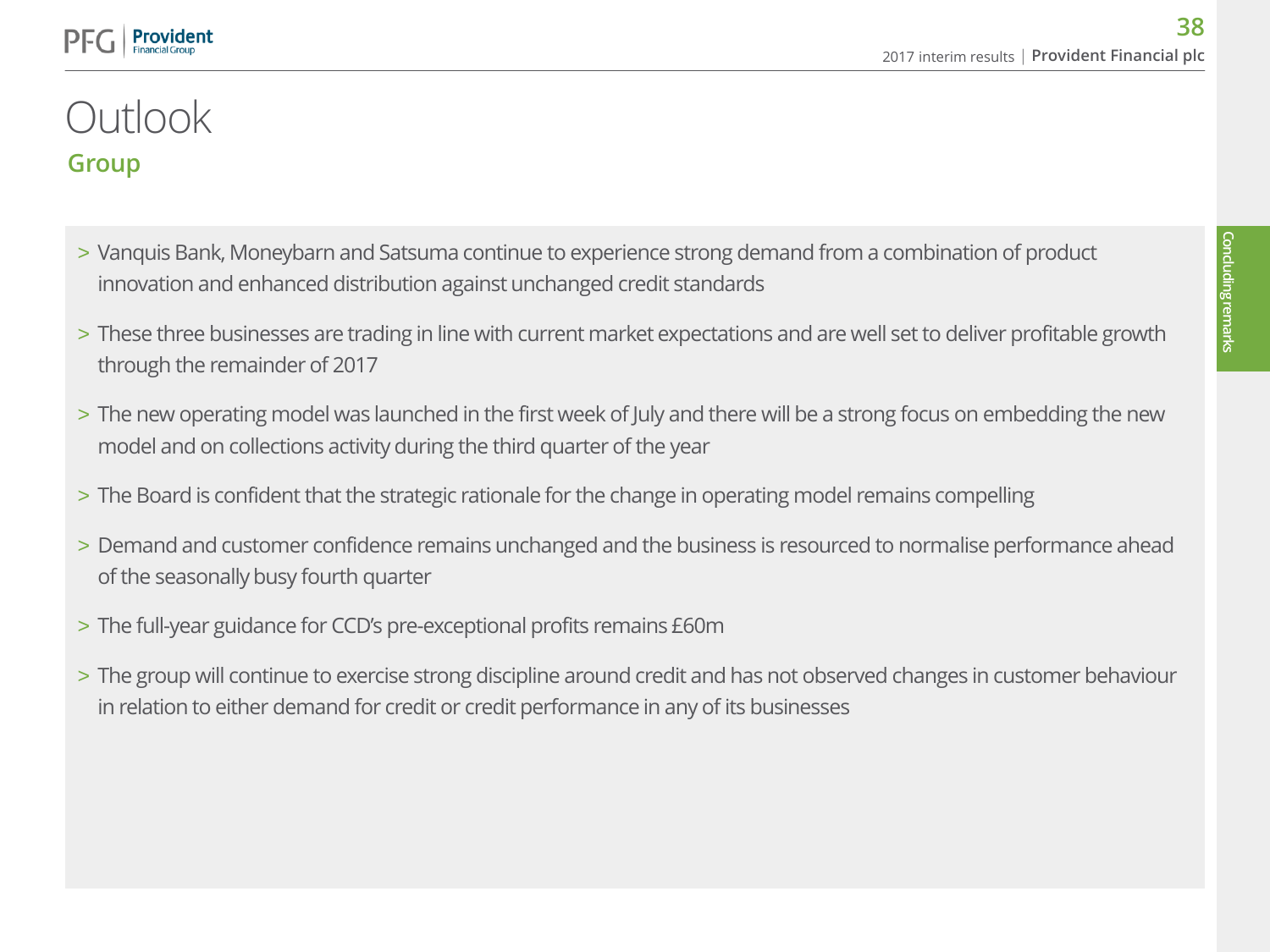

## **Questions**

Peter Crook – Chief Executive Andrew Fisher – Finance Director